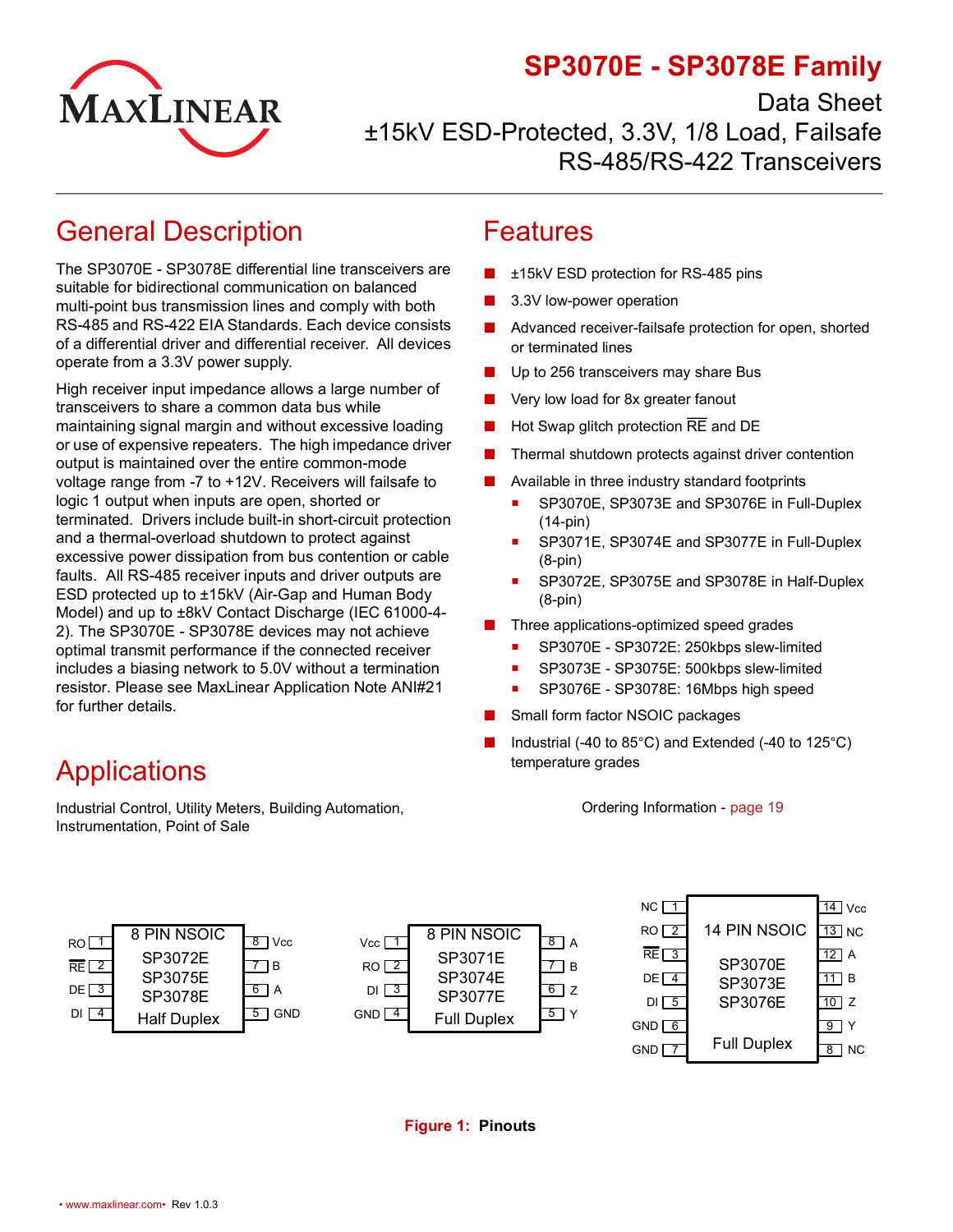# Revision History

| Document No. | <b>Release Date</b> | <b>Change Description</b>                                                                                                                                           |
|--------------|---------------------|---------------------------------------------------------------------------------------------------------------------------------------------------------------------|
|              |                     | Legacy Sipex Datasheet.                                                                                                                                             |
| 1.0.0        | 06/10/09            | Convert to Exar format, update ordering information, correct subscript on pages 5-7 and<br>change revision to 1.0.0.                                                |
| 1.0.1        | 09/30/10            | Correct type error on page 7 on driver switching characteristics table. Change<br>SP3076E,3077E and 3078E Receiver enable time from shutdown from 1800ns to 3000ns. |
| 1.0.2        | 12/02/10            | Add reference to Application Note ANI#21 and change ESD protection levels to<br>IEC 61000-4-2.                                                                      |
| 1.0.3        | 2/24/20             | Update to MaxLinear format, update Ordering Information. Move ESD Protection to page 2.<br>Corrected 14-pin block diagram (pin 3).                                  |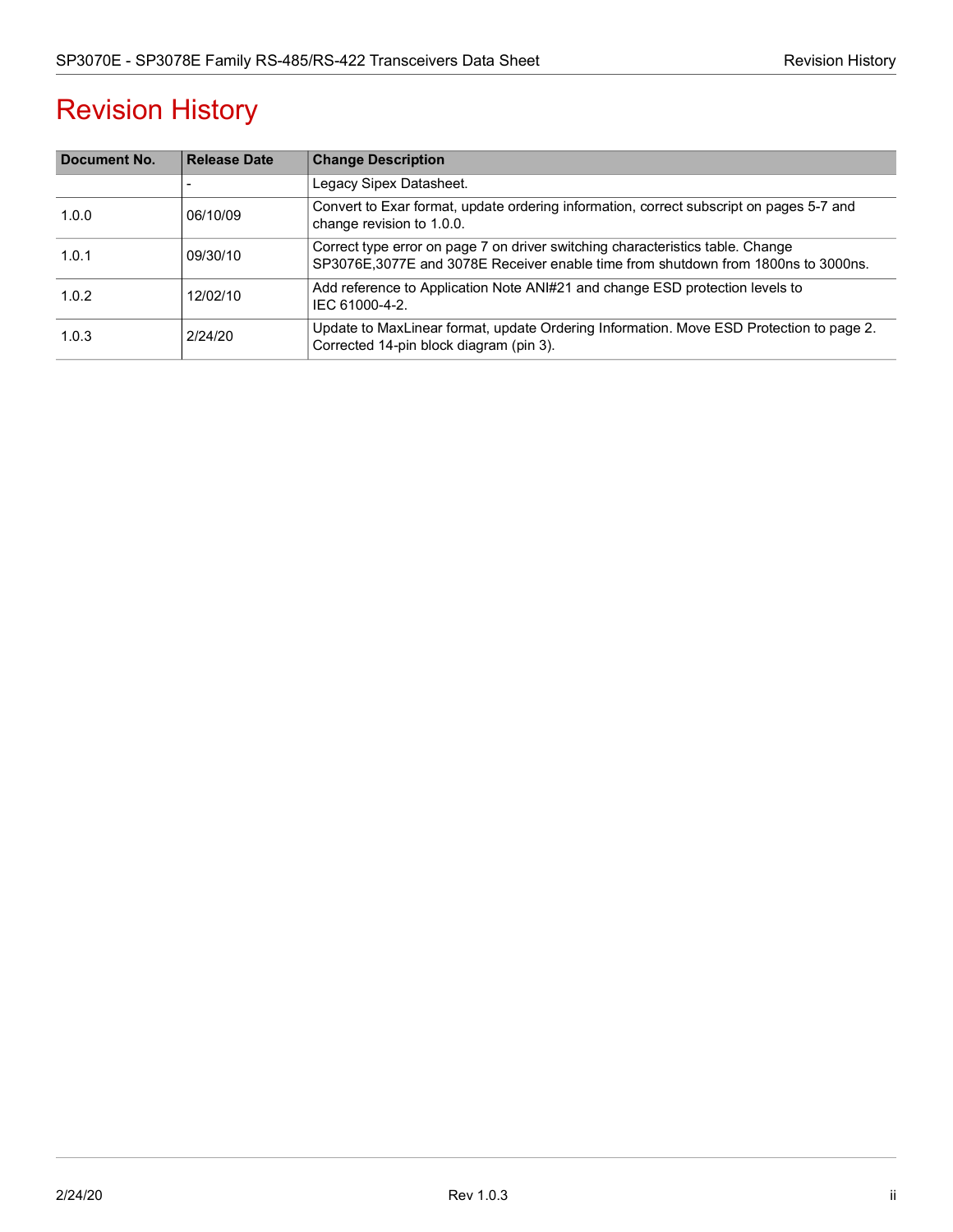# **Table of Contents**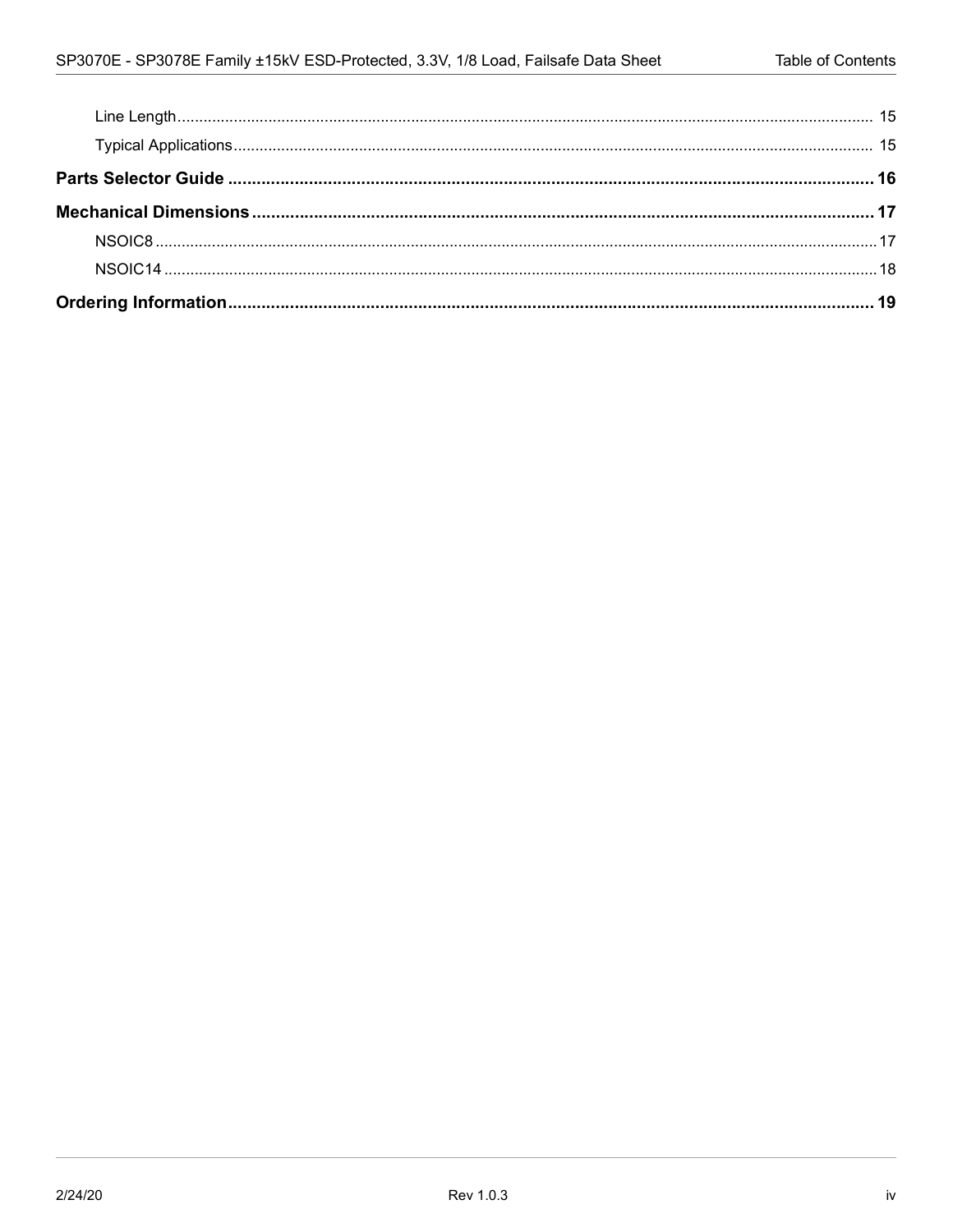# List of Figures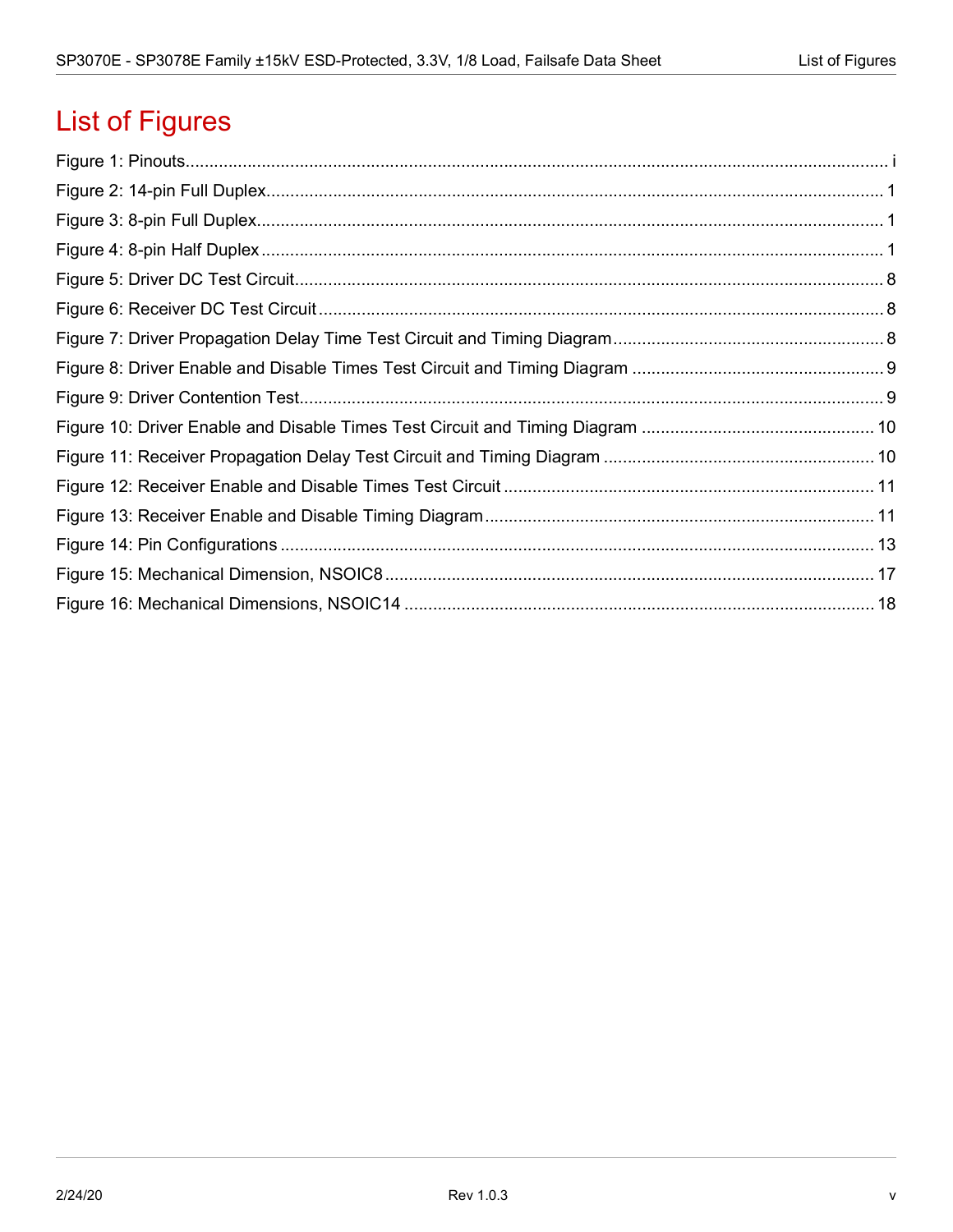# List of Tables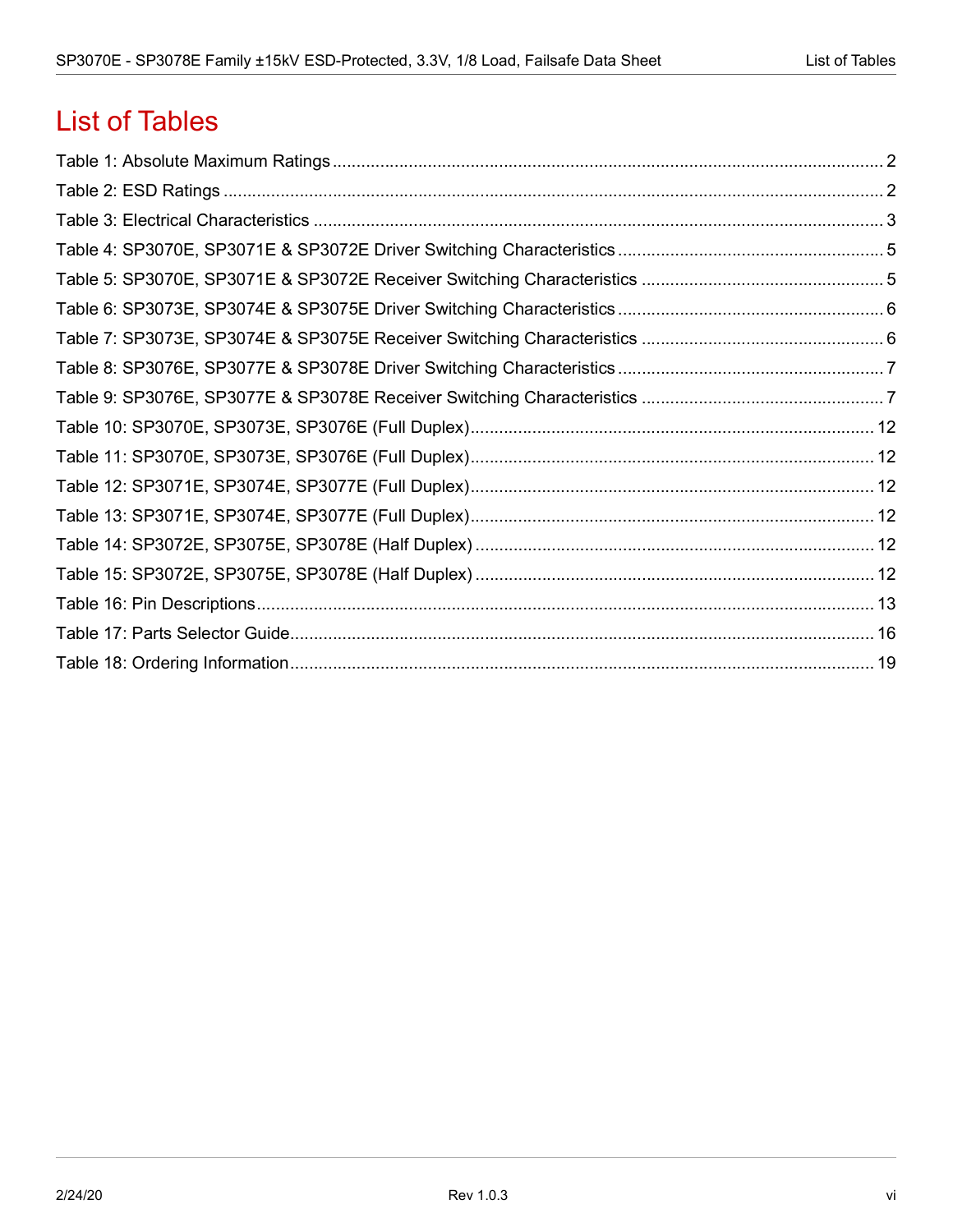# <span id="page-6-0"></span>Device Architecture and Block Diagrams

Devices are available in three industry standard architectures and footprints. In each footprint, there are three speed grades available.



## <span id="page-6-1"></span>14-pin Full Duplex:

SP3070E, 250kbps slew limited SP3073E, 500kbps slew limited SP3076E, 16Mbps

<span id="page-6-4"></span>



## <span id="page-6-2"></span>8-pin Full Duplex:

SP3071E, 250kbps slew limited SP3074E, 500kbps slew limited SP3077E, 16Mbps

<span id="page-6-5"></span>**Figure 3: 8-pin Full Duplex**



# <span id="page-6-3"></span>8-pin Half Duplex:

SP3072E, 250kbps slew limited SP3075E, 500kbps slew limited SP3078E, 16Mbps

<span id="page-6-6"></span>**Figure 4: 8-pin Half Duplex**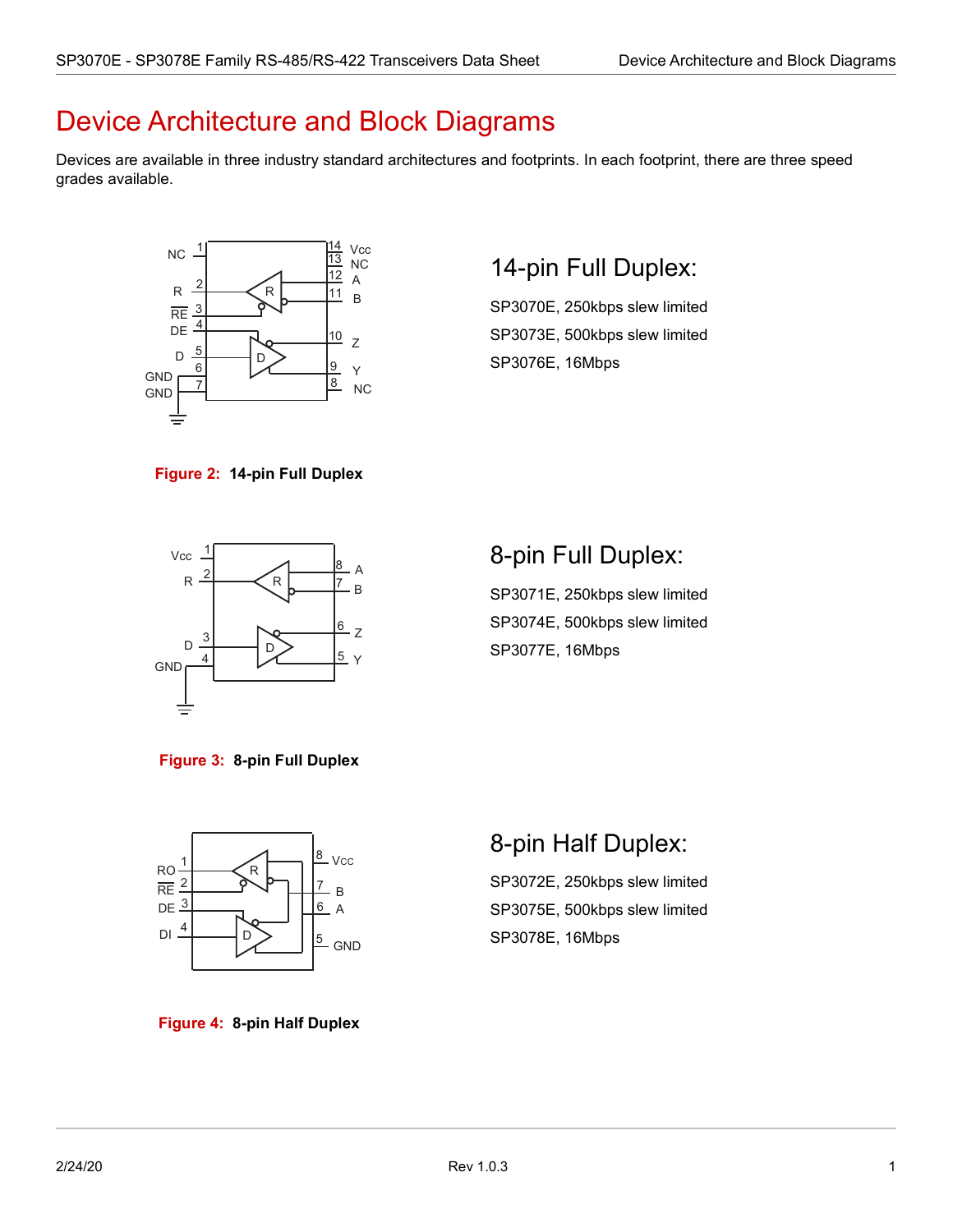# <span id="page-7-0"></span>**Specifications**

## <span id="page-7-1"></span>Absolute Maximum Ratings

**Important:** These are stress ratings only and functional operation of the device at these ratings or any other above those indicated in the operation sections of the specifications below is not implied. Exposure to absolute maximum rating conditions for extended periods of time may affect reliability.

### <span id="page-7-3"></span>**Table 1: Absolute Maximum Ratings**

| <b>Parameter</b>                                     | <b>Minimum</b> | <b>Maximum</b> | <b>Units</b> |
|------------------------------------------------------|----------------|----------------|--------------|
| $V_{\rm CC}$                                         |                | 6.0            | V            |
| Input voltage at control input pins (RE, DE)         | $-0.3$         | 6.0            | $\vee$       |
| Driver input voltage (RE, DE)                        | $-0.3$         | 6.0            | V            |
| Driver output voltage (A, B, Y & Z)                  | -8             | 13             | $\vee$       |
| Receiver input voltage (A, B)                        | -8             | 13             | $\vee$       |
| Continuous Power Dissipation at $T_A = 70^{\circ}$ C |                |                |              |
| 8-pin NSOIC (derate 5.88mW/°C above 70°C)            |                | 471            | mW           |
| 14-pin NSOIC (derate 8.33mW/°C above 70°C)           |                | 667            | mW           |
| <b>Operating Temperature Ranges</b>                  |                |                |              |
| SP307xE MN                                           | $-40$          | 125            | $^{\circ}C$  |
| SP307xE_EN                                           | $-40$          | 85             | $^{\circ}C$  |
| Junction temperature                                 |                | 150            | $^{\circ}C$  |
| Storage temperature range                            | -65            | 150            | $^{\circ}C$  |
| Lead temperature (soldering, 10s)                    |                | 300            | $^{\circ}C$  |

# <span id="page-7-2"></span>ESD Ratings

### **Table 2: ESD Ratings**

| <b>Parameter</b>                                  | Limit | <b>Units</b> |
|---------------------------------------------------|-------|--------------|
| HBM - Human Body Model (pins Y, Z, A & B)         | ±15   | k٧           |
| IEC 1000-4-2 Airgap Discharge (pins Y, Z, A & B)  | ±15   | kV           |
| IEC 1000-4-2 Contact Discharge (pins Y, Z, A & B) | ±8    | kV           |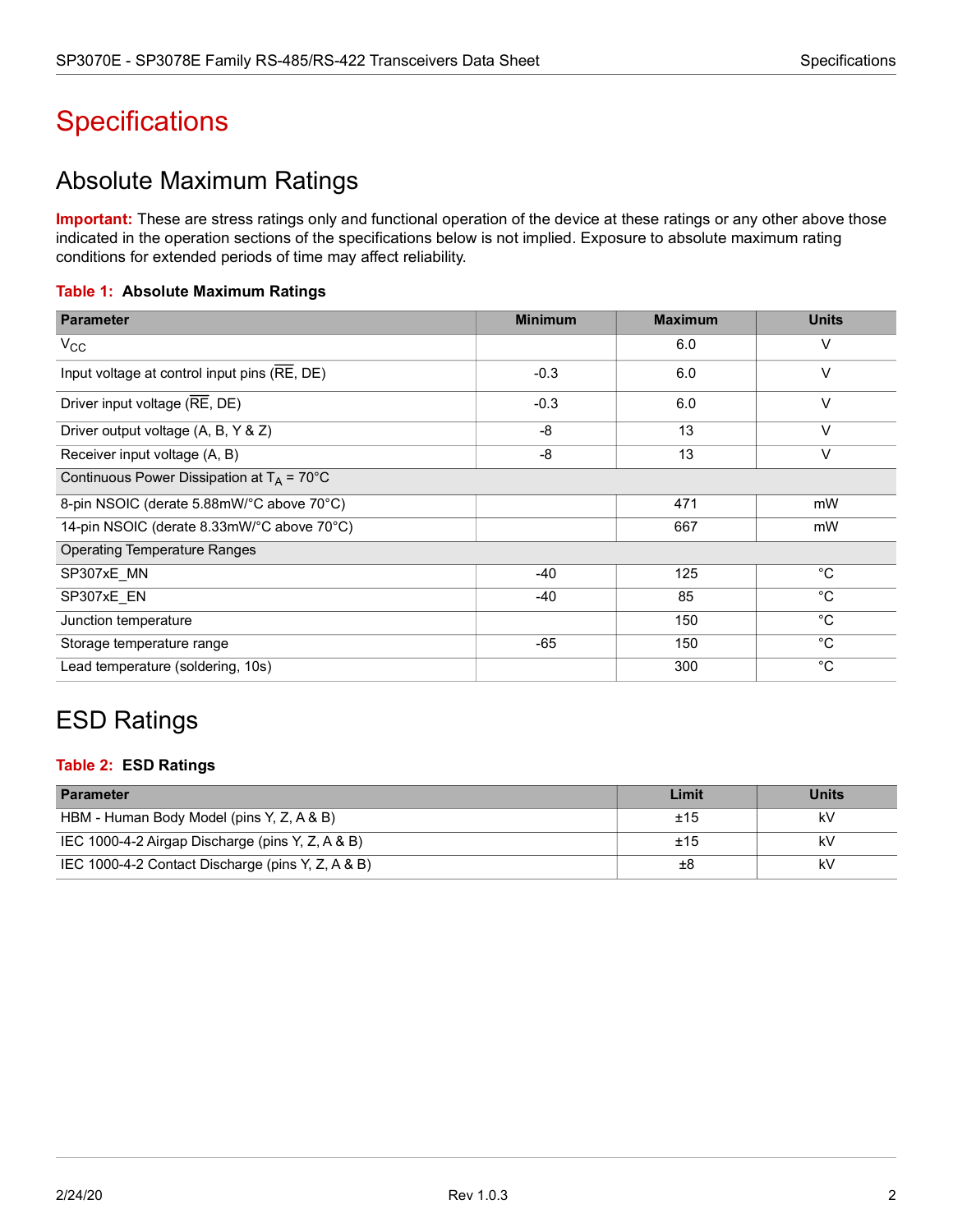# <span id="page-8-0"></span>Electrical Characteristics

Unless otherwise noted,  $V_{CC}$  = 3.3V ±0.3V, ambient temperature  $T_{MIN}$  <  $T_A$  <  $T_{MAX}$ . Typical values are at  $V_{CC}$  = 3.3V, ambient temperature  $T_A = 25^{\circ}$ C. The "•" denotes the specifications which apply over the full operating range unless otherwise noted.

### <span id="page-8-1"></span>**Table 3: Electrical Characteristics**

| <b>Parameter</b>                                      | <b>Symbol</b>               | <b>Test Condition</b>                                                        |                                  |                        | <b>Minimum</b> | <b>Typical</b> | <b>Maximum</b> | <b>Units</b> |
|-------------------------------------------------------|-----------------------------|------------------------------------------------------------------------------|----------------------------------|------------------------|----------------|----------------|----------------|--------------|
|                                                       |                             | RL = 100 (RS-422), Figure 5                                                  |                                  |                        | 2              |                | $V_{CC}$       |              |
| Differential driver output                            | V <sub>OD</sub>             | RL = 54 (RS-485), Figure 5                                                   |                                  |                        | 1.5            |                | $V_{\rm CC}$   | V            |
|                                                       |                             | No load                                                                      |                                  | $\bullet$              |                |                | $\rm V_{CC}$   |              |
| Change in magnitude of differential<br>output voltage | $V_{OD}$                    | RL = 54 or 100, Figure 5                                                     |                                  | $\bullet$              |                |                | 0.2            | V            |
| Driver common mode output voltage                     | $V_{OC}$                    | RL = 54 or 100, Figure 5                                                     |                                  | $\bullet$              |                | $V_{CC}/2$     | 3              | $\vee$       |
| Change in magnitude of common<br>mode output voltage  | $ V_{OC} $                  | RL = 54 or 100, Figure 5                                                     |                                  |                        |                |                | ±0.2           | V            |
| Input high voltage                                    | $V_{\text{IH}}$             | $DE$ , $DI$ , $RE$                                                           |                                  | $\bullet$              | $\overline{c}$ |                |                | $\vee$       |
| Input low voltage                                     | V <sub>IL</sub>             | $DE$ , $DI$ , $RE$                                                           |                                  |                        |                |                | 0.8            | V            |
| Input hysteresis                                      | $V_{HYS}$                   | $DE$ , $DI$ , $RE$                                                           |                                  | $\bullet$              |                | 100            |                | mV           |
| Input current                                         | <b>I<sub>IN</sub></b>       | $DE$ , $DI$ , $RE$                                                           |                                  | $\bullet$              | $-1$           |                | $\mathbf{1}$   | μA           |
| Input impedance first transition<br>(hot swap)        |                             | $DE, \overline{RE}$<br>First transition will draw more<br>current (hot swap) |                                  | $\bullet$              | 1              |                | 10             | $k\Omega$    |
| Output leakage (Y and Z)                              | Ιo                          | $DE = GND$                                                                   | $V_{IN}$ = 12V                   | $\bullet$              |                |                | 125            | μA           |
| Full duplex (A and B)                                 |                             | $V_{CC}$ = GND or 3.6V                                                       | $V_{IN} = -7V$                   | $\bullet$              | $-100$         |                |                |              |
| Driver short-circuit current                          | l <sub>OSD</sub>            | -7V $\leq$ V <sub>OUT</sub> $\leq$ 12V, (Figure 9)                           |                                  |                        | $\Omega$       |                | ±250           | mA           |
|                                                       |                             |                                                                              |                                  |                        | $-250$         |                | $\mathbf{0}$   |              |
| Input current (A and B) half duplex                   | $I_{A,B}$                   | $DE = GND$<br>$V_{CC}$ = GND or 3.6V                                         | $V_{IN}$ = 12V<br>$V_{IN}$ = -7V | $\bullet$<br>$\bullet$ |                |                | 125            | μA           |
| Thermal-shutdown threshold                            | $T_{TS}$                    |                                                                              |                                  | $\bullet$              | $-100$         | 165            |                | $^{\circ}C$  |
|                                                       | $\mathsf{T}_{\mathsf{TSH}}$ |                                                                              |                                  | $\bullet$              |                | 15             |                | $^{\circ}C$  |
| Thermal-shutdown hysteresis<br>Receiver               |                             |                                                                              |                                  |                        |                |                |                |              |
| Receiver differential threshold<br>(sensitivity)      | V <sub>TH</sub>             | $-7V \le V_{CM} \le 12V$                                                     |                                  |                        | $-200$         | $-125$         | $-50$          | mV           |
| Receiver input hysteresis                             | $\mathsf{V}_{\mathsf{TH}}$  | $Va + Vb = 0V$                                                               |                                  | $\bullet$              |                | 15             |                | mV           |
| RO output high voltage                                | $V_{OH}$                    | $IO = -1mA$                                                                  |                                  | $\bullet$              | $V_{CC}$ - 0.6 |                |                | $\vee$       |
| RO output low voltage                                 | $V_{OL}$                    | $I_{\Omega}$ = 1mA                                                           |                                  | $\bullet$              |                |                | 0.4            | $\vee$       |
| Tri-State output current at receiver                  | $I_{OZR}$                   | $0 \le V_{\rm O} \le V_{\rm CC}$                                             |                                  | $\bullet$              |                |                | ±1             | μA           |
| Receiver input resistance                             | $R_{IN}$                    | $-7V \le VCM \le 12V$                                                        |                                  | $\bullet$              | 96             |                |                | kΩ           |
| Receiver output short-circuit current                 | $I_{OZR}$                   | $0V \le V_{RO} \le V_{CC}$                                                   |                                  |                        |                |                | ±60            | mA           |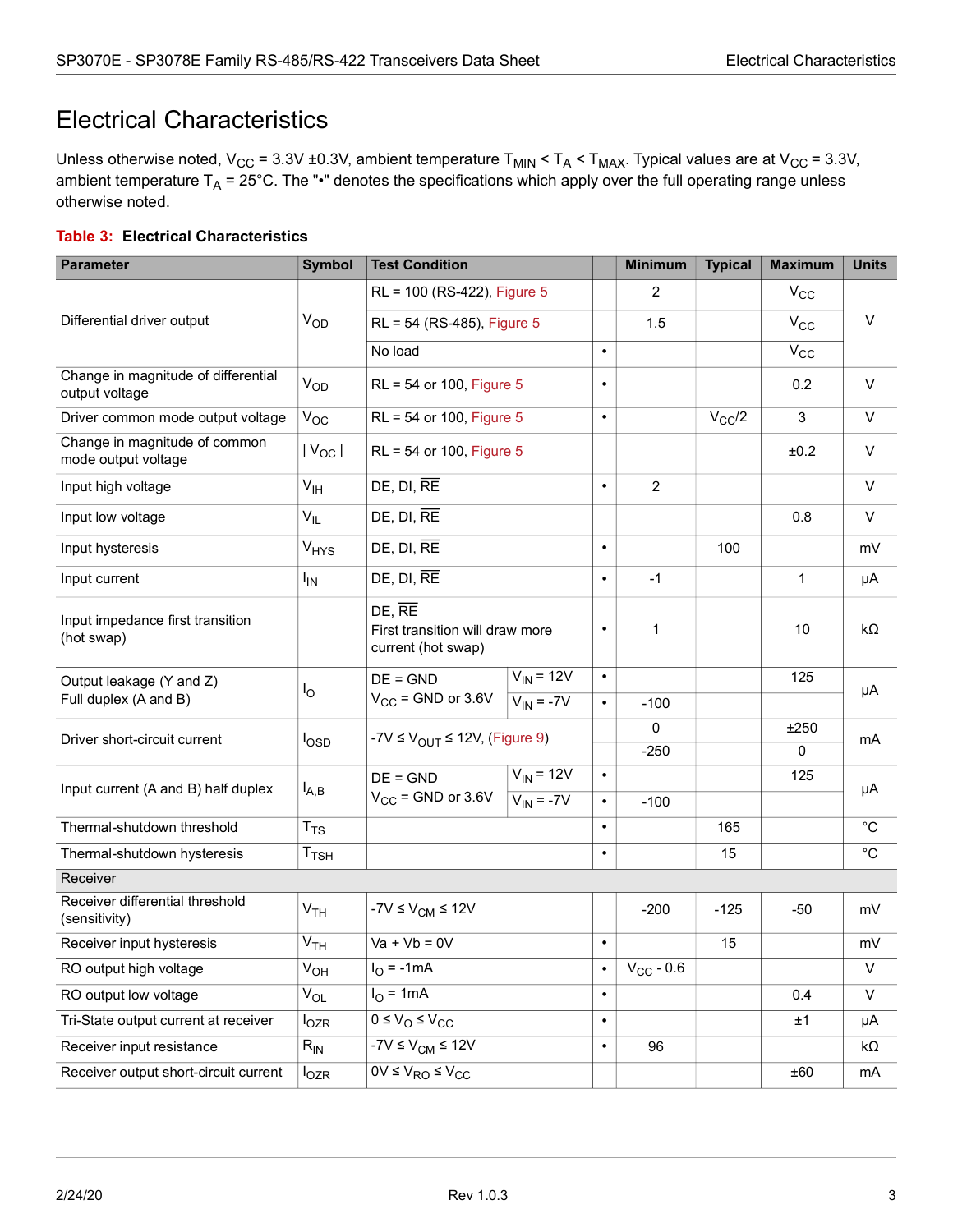#### **Table 3: Electrical Characteristics**

| <b>Parameter</b>                | Symbol         | <b>Test Condition</b>                   | <b>Minimum</b> | <b>Typical</b> | <b>Maximum</b> | <b>Units</b> |
|---------------------------------|----------------|-----------------------------------------|----------------|----------------|----------------|--------------|
| <b>Supply Current</b>           |                |                                         |                |                |                |              |
| Supply current                  |                | No load, $RE = 0$ , $DE = V_{CC}$       |                | 0.8            | 1.5            |              |
|                                 | <sub>ICC</sub> | No load, $RE = V_{CC}$ , $DE = V_{CC}$  |                | 0.8            | 1.5            | mA           |
|                                 |                | No load, $\overline{RE} = 0$ , $DE = 0$ |                | 0.8            | 1.5            |              |
| Supply current in shutdown mode | <b>I</b> SHDN  | $RE = V_{CC}$ , DE = GND                |                | 0.05           | 3              | μA           |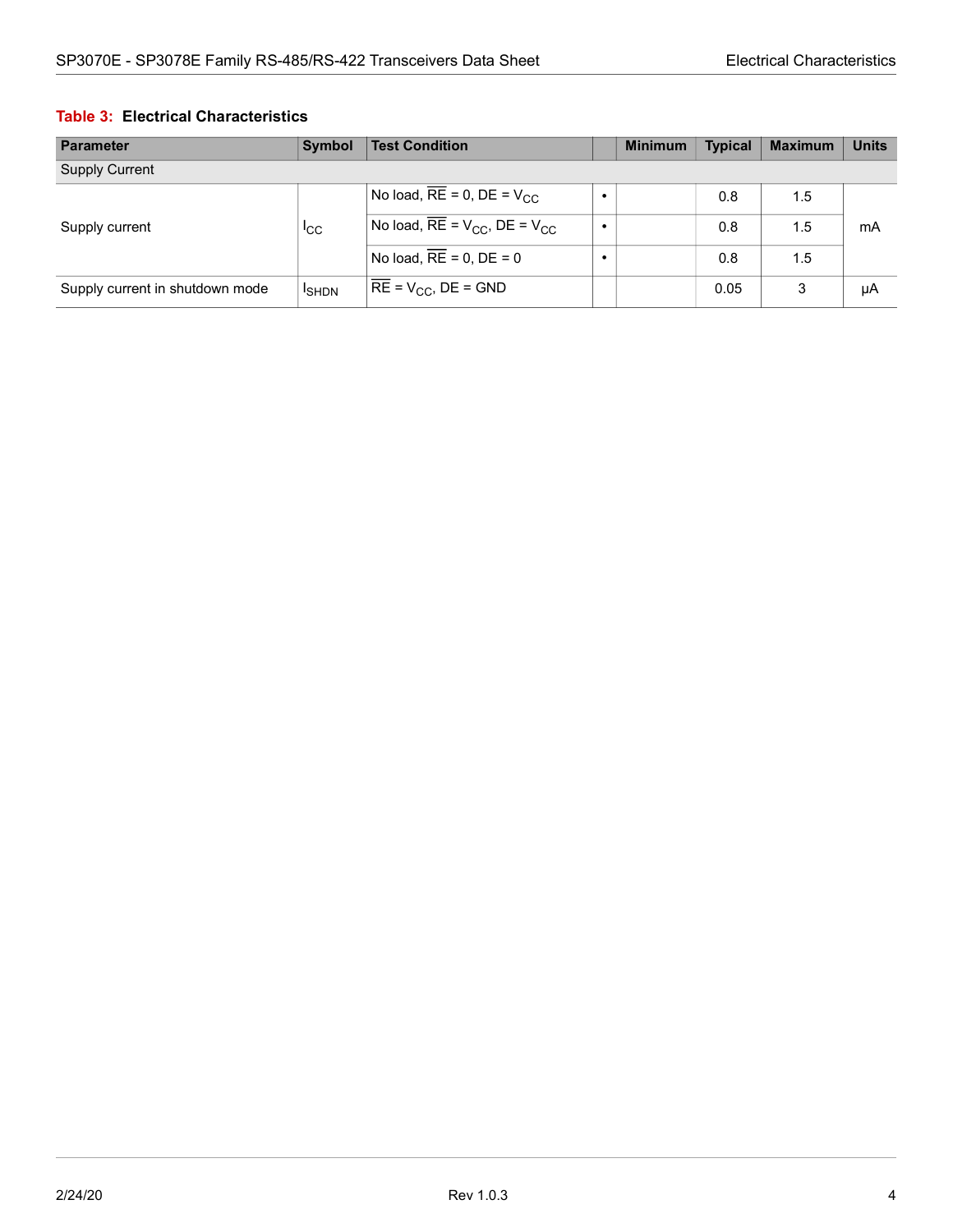# <span id="page-10-0"></span>Driver Switching Characteristics - SP3070E, SP3071E & SP3072E

Unless otherwise noted,  $V_{CC}$  = 3.3 ±0.3V, ambient temperature  $T_{MIN}$  <  $T_A$  <  $T_{MAX}$ . Typical values are at  $V_{CC}$  = 3.3V, ambient temperature  $T_A = 25^{\circ}$ C.

| <b>Driver Characteristic</b>                                    | <b>Conditions</b>                                                | <b>Minimum</b> | <b>Typical</b> | <b>Maximum</b> | <b>Unit</b> |
|-----------------------------------------------------------------|------------------------------------------------------------------|----------------|----------------|----------------|-------------|
| Data signaling rate                                             | Duty cycle 40 to 60%                                             | 250            |                |                | kbps        |
| Driver propagation delay (t <sub>PHL</sub> , t <sub>PLH</sub> ) |                                                                  | 250            |                | 1500           | ns          |
| Driver output rise / fall time ( $t_R$ , $t_F$ )                | $R_L = 54\Omega$ , C <sub>L</sub> = 50pF,<br>Figure 6 & Figure 7 | 350            |                | 1600           | ns          |
| Driver differential skew (t <sub>PLH</sub> - t <sub>PHL</sub> ) |                                                                  |                |                | 200            | ns          |
| Driver enable to output high $(t_{7H})$                         |                                                                  |                |                | 2500           | ns          |
| Driver enable to output low $(t_{71})$                          | $R_L$ = 500 $\Omega$ , $C_L$ = 50pF,<br>Figure 8 & Figure 10     |                |                | 2500           | ns          |
| Driver disable from output high $(t_{HZ})$                      |                                                                  |                |                | 100            | ns          |
| Driver disable from output low $(t1$ ,                          |                                                                  |                |                | 100            | ns          |
| Driver enable from shutdown to output high<br>$(t_{ZH(SHDN)})$  | Figure 8                                                         |                |                | 5500           | ns          |
| Driver enable from shutdown to output low<br>$(t_{ZL(SHDN)})$   | Figure 10                                                        |                |                | 5500           | ns          |
| Time to shutdown $(t_{\text{SHDN}})$                            |                                                                  | 50             | 200            | 600            | ns          |

### <span id="page-10-2"></span>**Table 4: SP3070E, SP3071E & SP3072E Driver Switching Characteristics**

## <span id="page-10-1"></span>Receiver Switching Characteristics - SP3070E, SP3071E & SP3072E

Unless otherwise noted,  $V_{CC}$  = 3.3 ±0.3V, ambient temperature  $T_{MIN}$  <  $T_A$  <  $T_{MAX}$ . Typical values are at  $V_{CC}$  = 3.3V, ambient temperature  $T_A = 25^{\circ}$ C.

#### <span id="page-10-3"></span>**Table 5: SP3070E, SP3071E & SP3072E Receiver Switching Characteristics**

| <b>Receiver Characteristic</b>                                    | <b>Conditions</b>         | <b>Minimum</b> | <b>Typical</b> | <b>Maximum</b> | <b>Unit</b> |
|-------------------------------------------------------------------|---------------------------|----------------|----------------|----------------|-------------|
| Data signaling rate                                               | Duty cycle 40 to 60%      | 250            |                |                | kbps        |
| Receiver propagation delay (t <sub>PHL</sub> , t <sub>PLH</sub> ) | $C_1$ = 15pF, Figure 11 & |                |                | 200            | ns          |
| Propagation delay skew (t <sub>PLH</sub> - t <sub>PHL</sub> )     | Figure 12                 |                |                | 30             | ns          |
| Receiver enable to output high $(t7H)$                            | Figure 13                 |                |                | 50             | ns          |
| Receiver enable to output low $(t_{71})$                          | Figure 13                 |                |                | 50             | ns          |
| Receiver disable from output high $(t_{HZ})$                      | Figure 13                 |                |                | 100            | ns          |
| Receiver disable from output low $(t_1, t_2)$                     | Figure 13                 |                |                | 200            | ns          |
| Receiver enable from shutdown to output high                      | Figure 13                 |                |                | 4000           | ns          |
| Receiver enable from shutdown to output low                       | Figure 13                 |                |                | 4000           | ns          |
| Time to shutdown $(t_{\text{SHDN}})$                              |                           | 50             | 200            | 600            | ns          |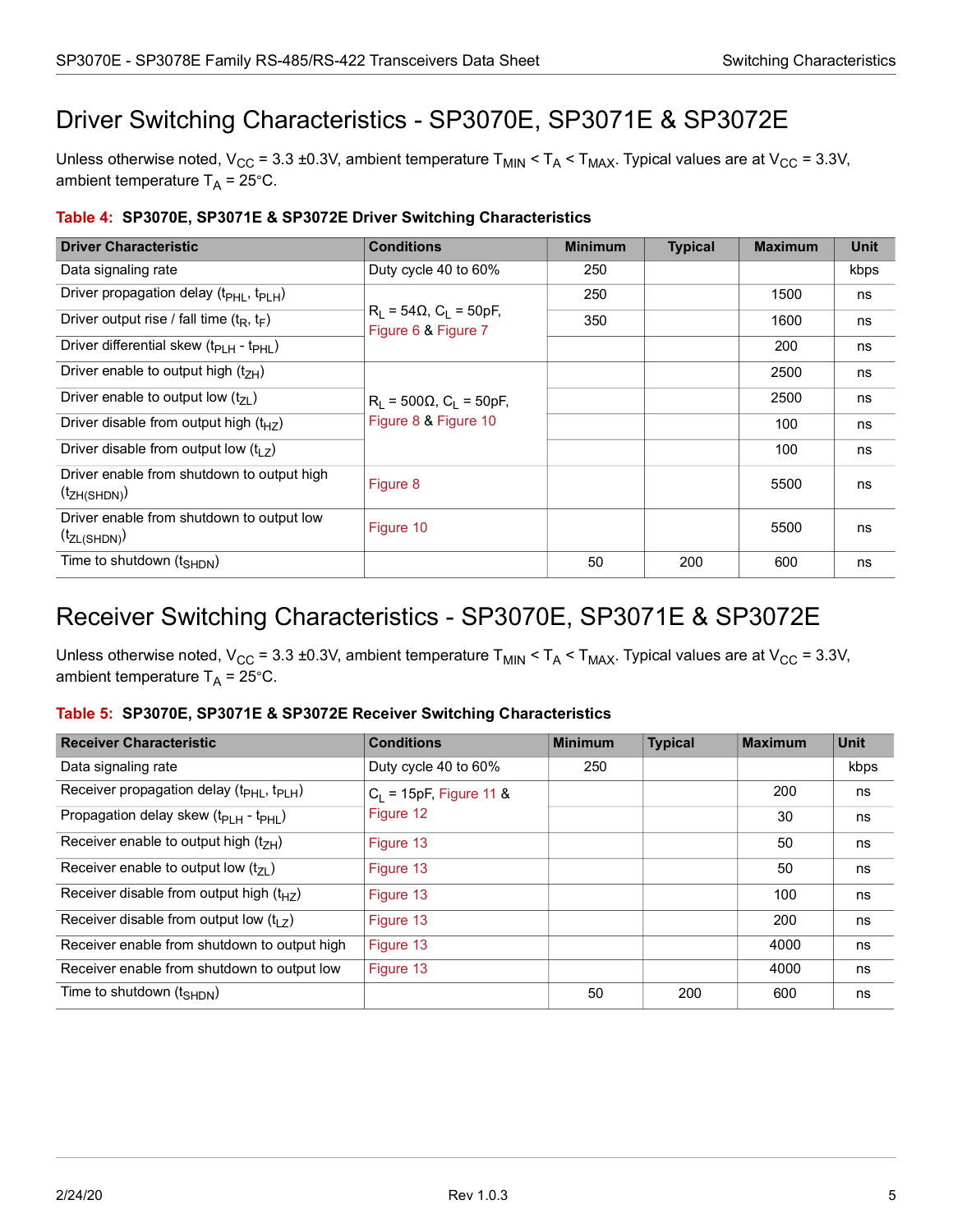# <span id="page-11-0"></span>Driver Switching Characteristics - SP3073E, SP3074E & SP3075E

Unless otherwise noted,  $V_{CC}$  = 3.3 ±0.3V, ambient temperature  $T_{MIN}$  <  $T_A$  <  $T_{MAX}$ . Typical values are at  $V_{CC}$  = 3.3V, ambient temperature  $T_A = 25^{\circ}$ C.

| <b>Driver Characteristic</b>                                    | <b>Conditions</b>                                                | <b>Minimum</b> | <b>Typical</b> | <b>Maximum</b> | <b>Unit</b> |
|-----------------------------------------------------------------|------------------------------------------------------------------|----------------|----------------|----------------|-------------|
| Data signaling rate                                             | Duty cycle 40 to 60%                                             | 500            |                |                | kbps        |
| Driver propagation delay (t <sub>PHL</sub> , t <sub>PLH</sub> ) |                                                                  | 180            |                | 800            | ns          |
| Driver output rise / fall time ( $t_R$ , $t_F$ )                | $R_L = 54\Omega$ , C <sub>L</sub> = 50pF,<br>Figure 6 & Figure 7 | 200            |                | 800            | ns          |
| Driver differential skew (t <sub>PLH</sub> - t <sub>PHL</sub> ) |                                                                  |                |                | 100            | ns          |
| Driver enable to output high $(t_{7H})$                         |                                                                  |                |                | 2500           | ns          |
| Driver enable to output low $(t_{71})$                          | $R_1 = 500 \Omega$ , C <sub>1</sub> = 50pF,                      |                |                | 2500           | ns          |
| Driver disable from output high $(t_{HZ})$                      | Figure 8 & Figure 10                                             |                |                | 100            | ns          |
| Driver disable from output low $(t_1$ $\bar{z})$                |                                                                  |                |                | 100            | ns          |
| Driver enable from shutdown to output high<br>$(t_{ZH(SHDN)})$  | Figure 8                                                         |                |                | 4500           | ns          |
| Driver enable from shutdown to output low<br>$(t_{ZL(SHDN)})$   | Figure 10                                                        |                |                | 4500           | ns          |
| Time to shutdown $(t_{\text{SHDN}})$                            |                                                                  | 50             | 200            | 600            | ns          |

### <span id="page-11-2"></span>**Table 6: SP3073E, SP3074E & SP3075E Driver Switching Characteristics**

## <span id="page-11-1"></span>Receiver Switching Characteristics - SP3073E, SP3074E & SP3075E

Unless otherwise noted,  $V_{CC}$  = 3.3 ±0.3V, ambient temperature  $T_{MIN}$  <  $T_A$  <  $T_{MAX}$ . Typical values are at  $V_{CC}$  = 3.3V, ambient temperature  $T_A = 25^{\circ}$ C.

### <span id="page-11-3"></span>**Table 7: SP3073E, SP3074E & SP3075E Receiver Switching Characteristics**

| <b>Receiver Characteristic</b>                                    | <b>Conditions</b>         | <b>Minimum</b> | <b>Typical</b> | <b>Maximum</b> | Unit |
|-------------------------------------------------------------------|---------------------------|----------------|----------------|----------------|------|
| Data signaling rate                                               | Duty cycle 40 to 60%      | 500            |                |                | kbps |
| Receiver propagation delay (t <sub>PHL</sub> , t <sub>PLH</sub> ) | $C_1$ = 15pF, Figure 11 & |                |                | 200            | ns   |
| Propagation delay skew (t <sub>PLH</sub> - t <sub>PHL</sub> )     | Figure 12                 |                |                | 30             | ns   |
| Receiver enable to output high $(t_{7H})$                         | Figure 13                 |                |                | 50             | ns   |
| Receiver enable to output low $(t_{71})$                          | Figure 13                 |                |                | 50             | ns   |
| Receiver disable from output high $(t_{HZ})$                      | Figure 13                 |                |                | 50             | ns   |
| Receiver disable from output low $(t1$ )                          | Figure 13                 |                |                | 50             | ns   |
| Receiver enable from shutdown to output high                      | Figure 13                 |                |                | 4000           | ns   |
| Receiver enable from shutdown to output low                       | Figure 13                 |                |                | 4000           | ns   |
| Time to shutdown $(t_{\text{SHDN}})$                              |                           | 50             | 200            | 600            | ns   |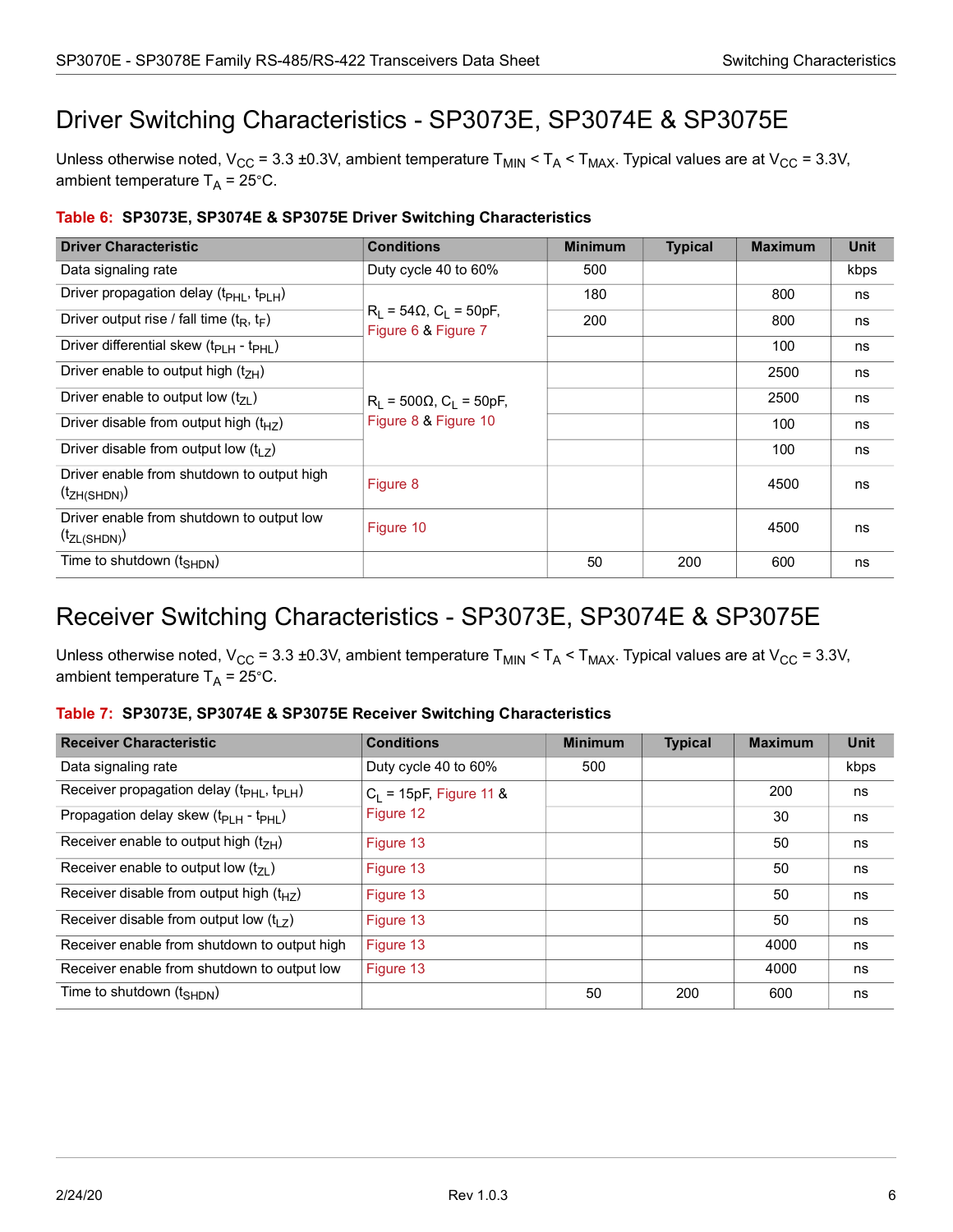# <span id="page-12-0"></span>Driver Switching Characteristics - SP3076E, SP3077E & SP3078E

Unless otherwise noted,  $V_{CC}$  = 3.3 ±0.3V, ambient temperature  $T_{MIN}$  <  $T_A$  <  $T_{MAX}$ . Typical values are at  $V_{CC}$  = 3.3V, ambient temperature  $T_A = 25^{\circ}$ C.

| <b>Driver Characteristic</b>                                    | <b>Conditions</b>                                                | <b>Minimum</b> | <b>Typical</b> | <b>Maximum</b> | <b>Unit</b> |
|-----------------------------------------------------------------|------------------------------------------------------------------|----------------|----------------|----------------|-------------|
| Data signaling rate                                             | Duty cycle 40 to 60%                                             | 16             |                |                | <b>Mbps</b> |
| Driver propagation delay (t <sub>PHL</sub> , t <sub>PLH</sub> ) |                                                                  |                |                | 50             | ns          |
| Driver output rise / fall time ( $t_R$ , $t_F$ )                | $R_L = 54\Omega$ , C <sub>L</sub> = 50pF,<br>Figure 6 & Figure 8 |                |                | 15             | ns          |
| Driver differential skew (t <sub>PLH</sub> - t <sub>PHL</sub> ) |                                                                  |                |                | 8              | ns          |
| Driver enable to output high $(t_{7H})$                         |                                                                  |                |                | 150            | ns          |
| Driver enable to output low $(t_{71})$                          | $R_L$ = 500 $\Omega$ , $C_L$ = 50pF,                             |                |                | 150            | ns          |
| Driver disable from output high $(t_{HZ})$                      | Figure 8 & Figure 10                                             |                |                | 100            | ns          |
| Driver disable from output low $(t_1$ $\bar{z})$                |                                                                  |                |                | 100            | ns          |
| Driver enable from shutdown to output high<br>$(t_{ZH(SHDN)})$  | Figure 8                                                         |                |                | 1800           | ns          |
| Driver enable from shutdown to output low<br>$(t_{ZL(SHDN)})$   | Figure 10                                                        |                |                | 1800           | ns          |
| Time to shutdown $(t_{\text{SHDN}})$                            |                                                                  | 50             | 200            | 600            | ns          |

### <span id="page-12-2"></span>**Table 8: SP3076E, SP3077E & SP3078E Driver Switching Characteristics**

## <span id="page-12-1"></span>Receiver Switching Characteristics - SP3076E, SP3077E & SP3078E

Unless otherwise noted,  $V_{CC}$  = 3.3 ±0.3V, ambient temperature  $T_{MIN}$  <  $T_A$  <  $T_{MAX}$ . Typical values are at  $V_{CC}$  = 3.3V, ambient temperature  $T_A = 25^{\circ}$ C.

#### <span id="page-12-3"></span>**Table 9: SP3076E, SP3077E & SP3078E Receiver Switching Characteristics**

| <b>Receiver Characteristic</b>                                    | <b>Conditions</b>         | <b>Minimum</b> | <b>Typical</b> | <b>Maximum</b> | <b>Unit</b> |
|-------------------------------------------------------------------|---------------------------|----------------|----------------|----------------|-------------|
| Data signaling rate                                               | Duty cycle 40 to 60%      | 16             |                |                | <b>Mbps</b> |
| Receiver propagation delay (t <sub>PHL</sub> , t <sub>PLH</sub> ) | $C_1$ = 15pF, Figure 11 & |                | 40             | 75             | ns          |
| Propagation delay skew (t <sub>PLH</sub> - t <sub>PHL</sub> )     | Figure 12, -40 to 85°C    |                |                | 8              | ns          |
| Receiver enable to output high $(t7H)$                            | Figure 13                 |                |                | 60             | ns          |
| Receiver enable to output low $(t_{7})$                           | Figure 13                 |                |                | 60             | ns          |
| Receiver disable from output high $(t_{HZ})$                      | Figure 13                 |                |                | 50             | ns          |
| Receiver disable from output low $(t_1, t_2)$                     | Figure 13                 |                |                | 50             | ns          |
| Receiver enable from shutdown to output high                      | Figure 13                 |                |                | 3000           | ns          |
| Receiver enable from shutdown to output low                       | Figure 13                 |                |                | 3000           | ns          |
| Time to shutdown $(t_{\text{SHDN}})$                              |                           | 50             | 200            | 600            | ns          |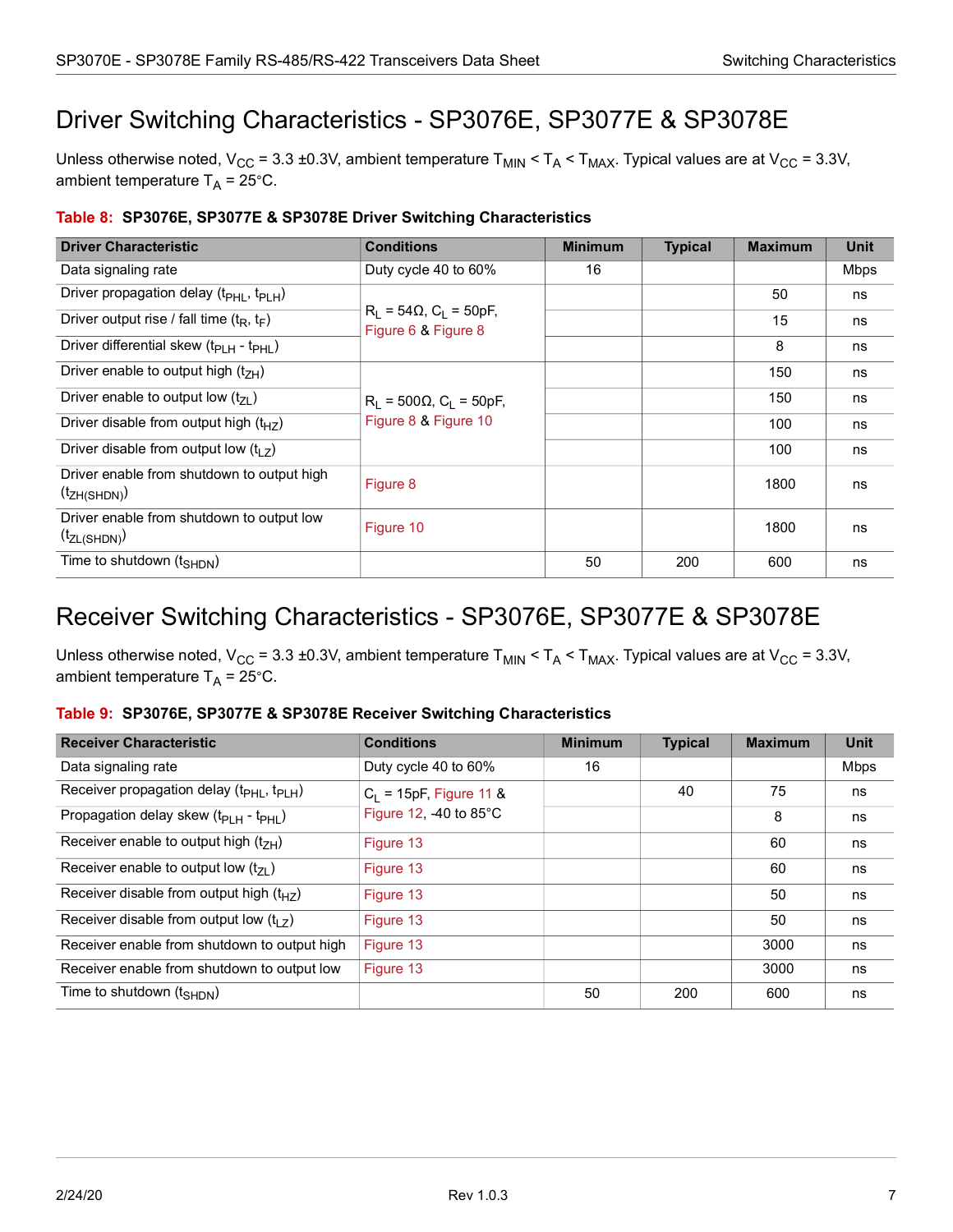# <span id="page-13-0"></span>Test Circuits and Timing Diagrams



<span id="page-13-2"></span>

<span id="page-13-1"></span>**Figure 5: Driver DC Test Circuit Figure 6: Receiver DC Test Circuit**





<span id="page-13-3"></span>**Figure 7: Driver Propagation Delay Time Test Circuit and Timing Diagram**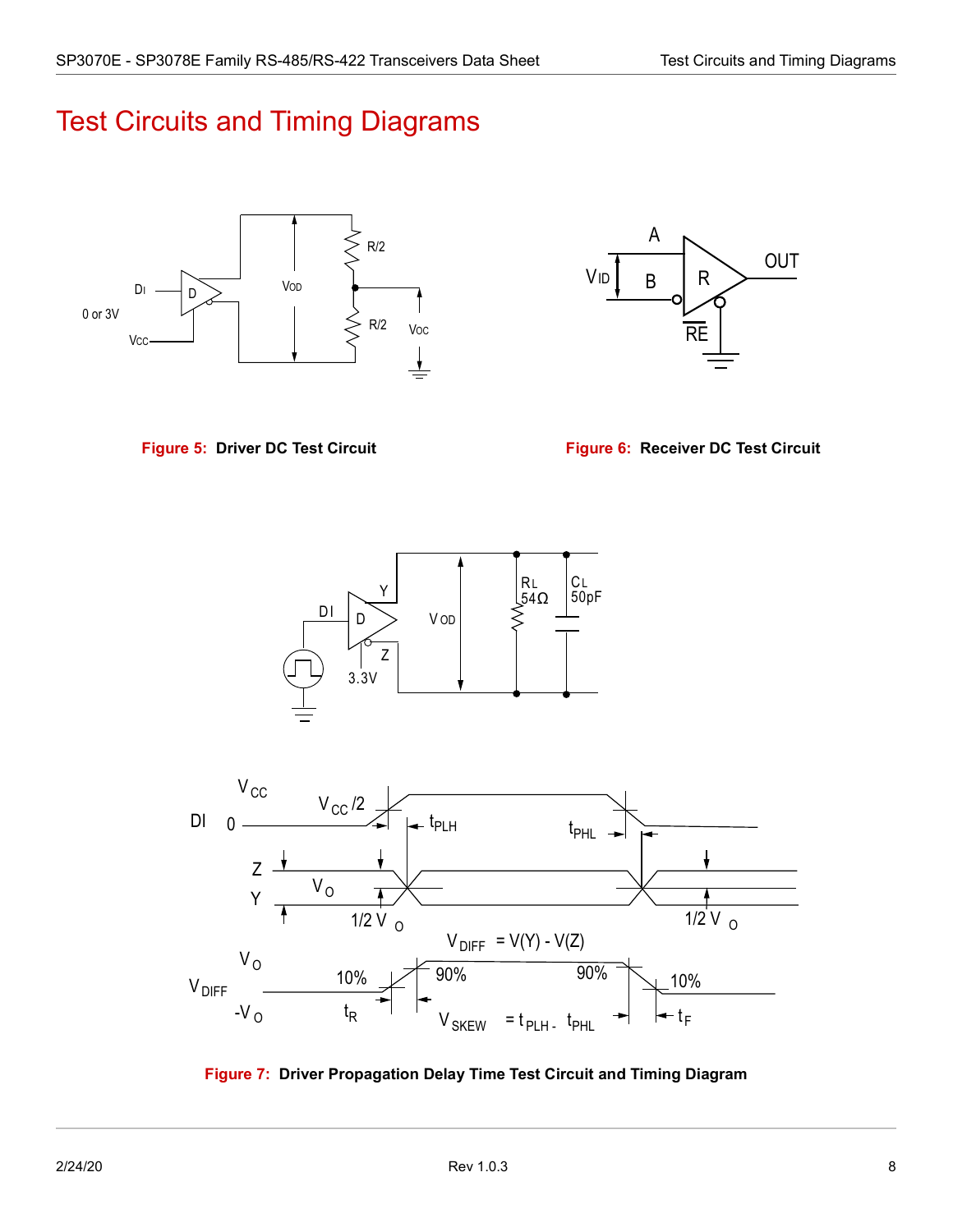

<span id="page-14-0"></span>**Figure 8: Driver Enable and Disable Times Test Circuit and Timing Diagram**



<span id="page-14-1"></span>**Figure 9: Driver Contention Test**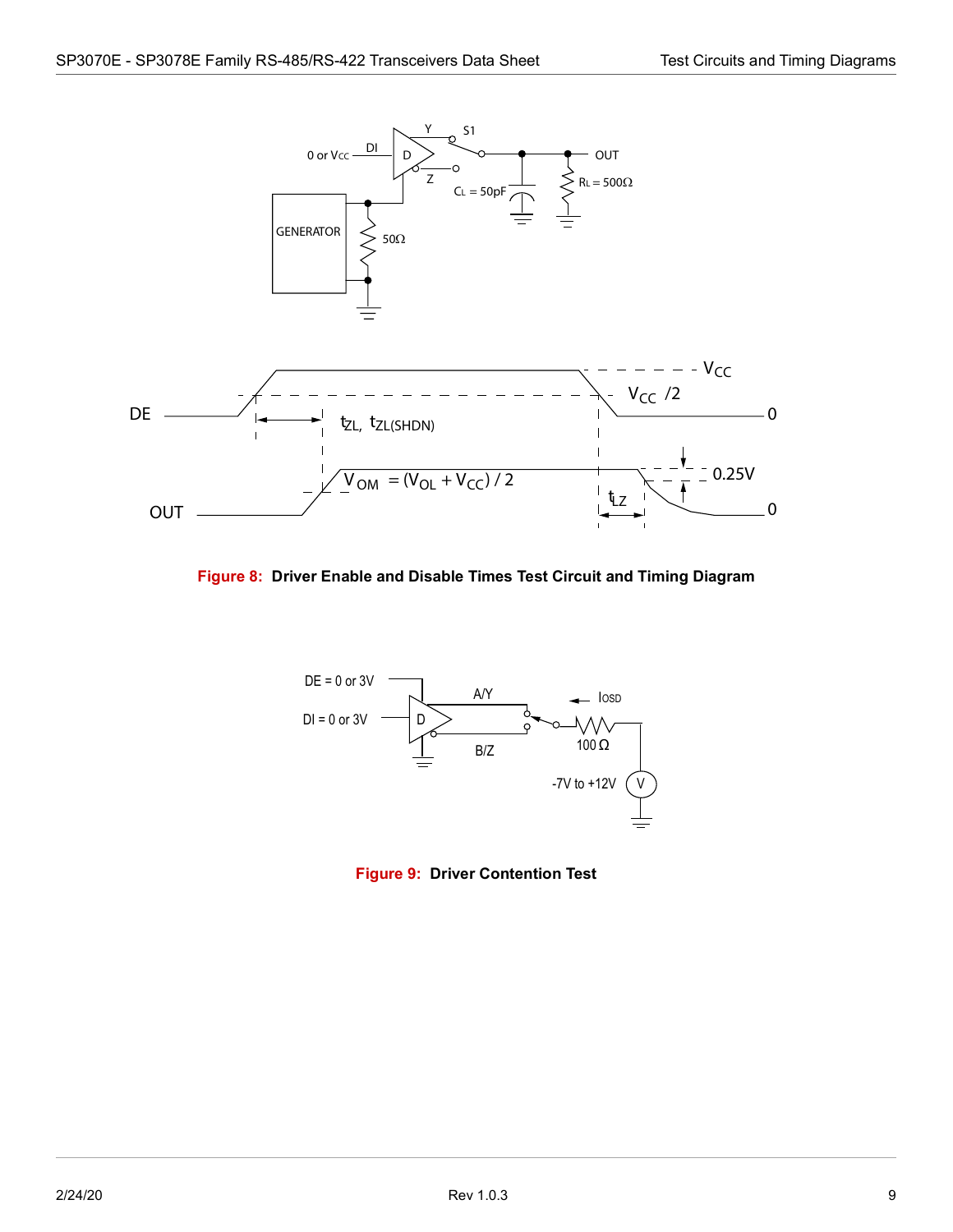



<span id="page-15-0"></span>

<span id="page-15-1"></span>**Figure 11: Receiver Propagation Delay Test Circuit and Timing Diagram**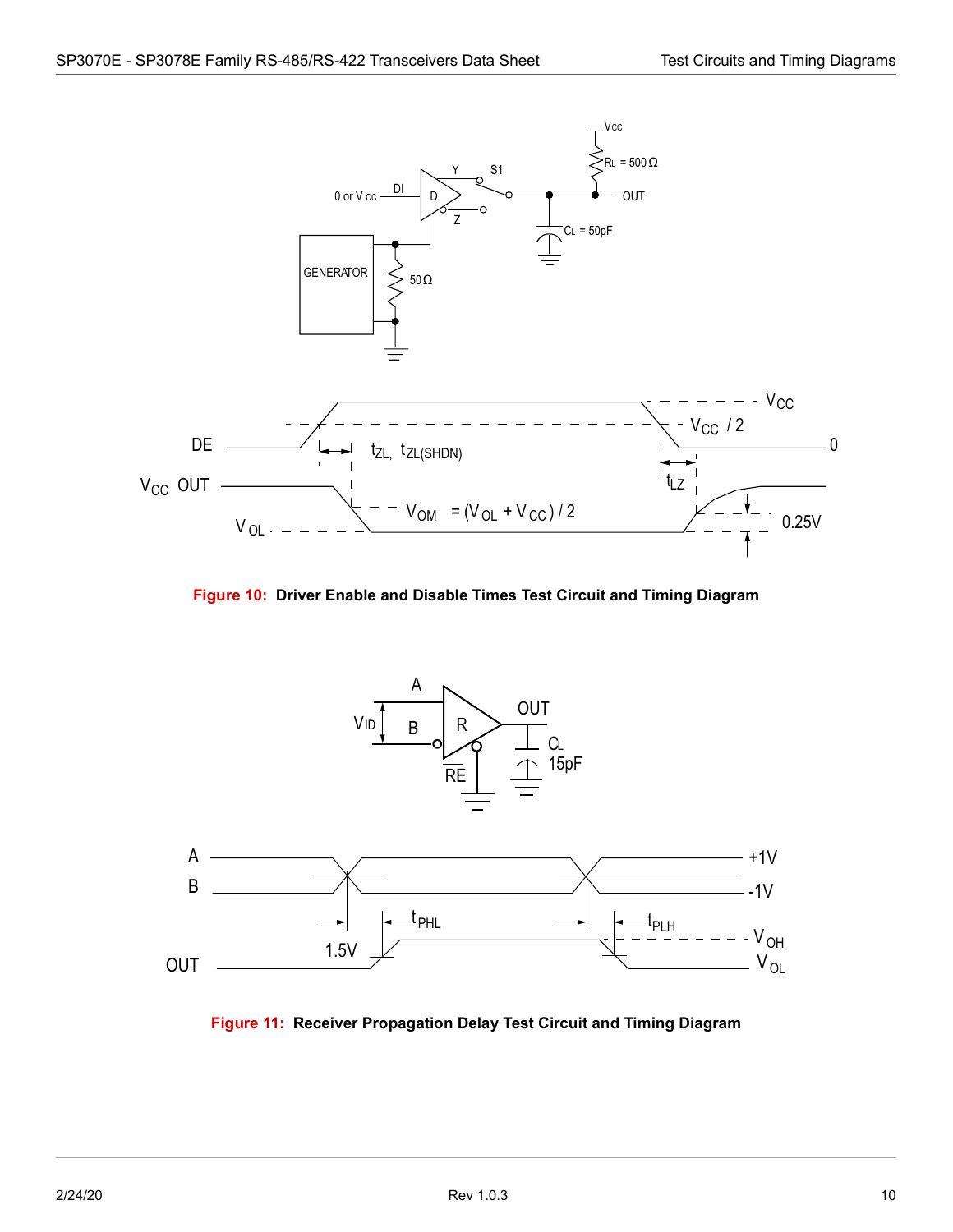

**Figure 12: Receiver Enable and Disable Times Test Circuit**

<span id="page-16-0"></span>

<span id="page-16-1"></span>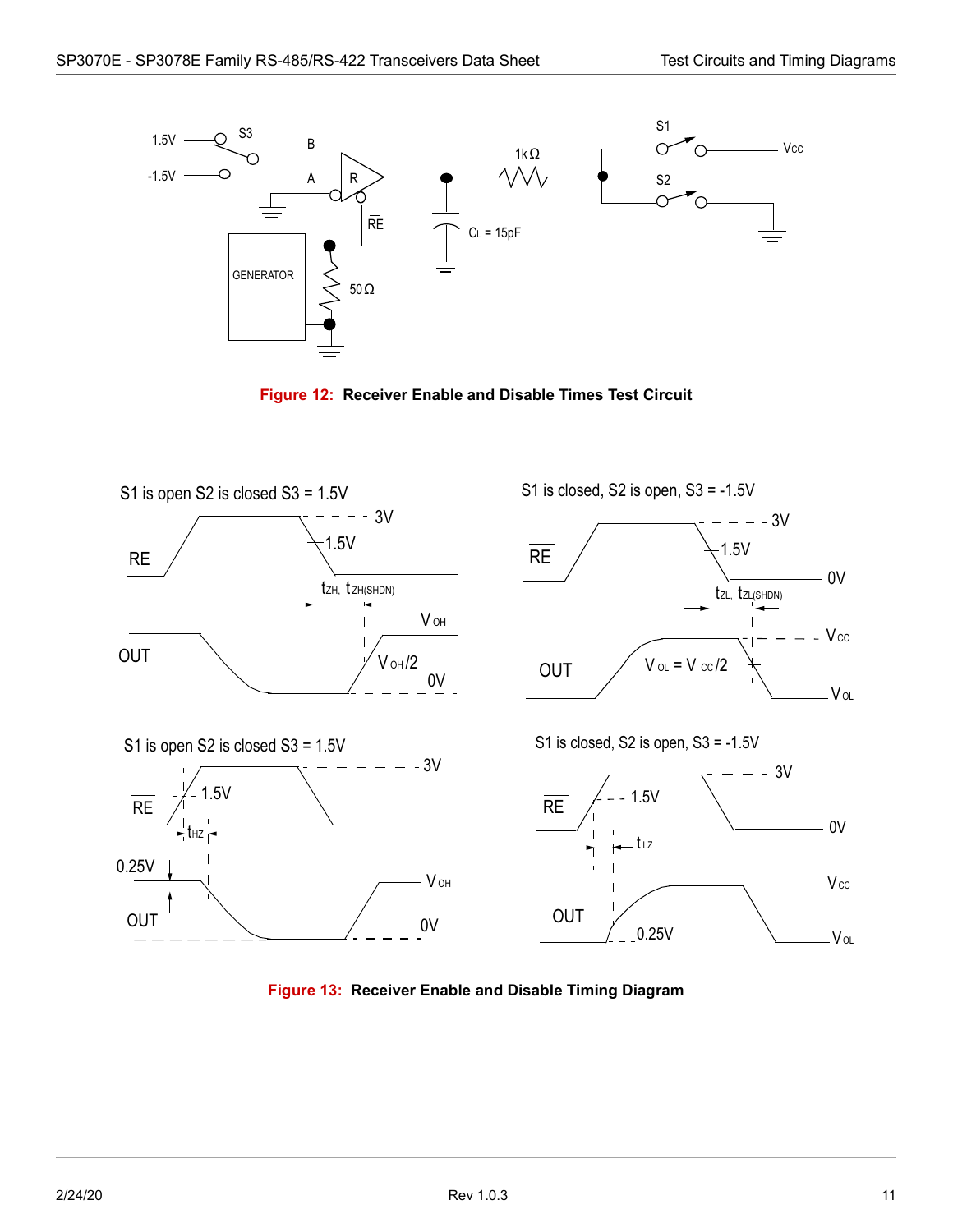# <span id="page-17-0"></span>Function Tables

### <span id="page-17-1"></span>**Table 10: SP3070E, SP3073E, SP3076E (Full Duplex)**

| <b>Transmitting</b> |           |   |                |  |  |  |
|---------------------|-----------|---|----------------|--|--|--|
| <b>Inputs</b>       |           |   | <b>Outputs</b> |  |  |  |
| RE                  | <b>DE</b> | z |                |  |  |  |
| x                   |           |   |                |  |  |  |
|                     |           |   |                |  |  |  |
|                     |           |   | High-Z         |  |  |  |
|                     |           |   | Shutdown       |  |  |  |

### <span id="page-17-2"></span>**Table 11: SP3070E, SP3073E, SP3076E (Full Duplex)**

| <b>Receiving</b> |               |                  |           |  |  |  |
|------------------|---------------|------------------|-----------|--|--|--|
|                  | <b>Inputs</b> |                  |           |  |  |  |
| <b>RE</b>        | <b>DE</b>     | A <sub>B</sub>   | <b>RO</b> |  |  |  |
|                  | x             | $-50mV$          |           |  |  |  |
| ი                | x             | $-200mV$         |           |  |  |  |
| X                | X             | Open,<br>Shorted |           |  |  |  |
|                  | 1             | x                | High-Z    |  |  |  |
|                  |               | x                | Shutdown  |  |  |  |

### <span id="page-17-3"></span>**Table 12: SP3071E, SP3074E, SP3077E (Full Duplex)**

| <b>Transmitting</b>     |  |  |  |  |  |
|-------------------------|--|--|--|--|--|
| Input<br><b>Outputs</b> |  |  |  |  |  |
| DI                      |  |  |  |  |  |
|                         |  |  |  |  |  |
|                         |  |  |  |  |  |

### <span id="page-17-4"></span>**Table 13: SP3071E, SP3074E, SP3077E (Full Duplex)**

| <b>Receiving</b> |               |  |  |  |  |
|------------------|---------------|--|--|--|--|
| <b>Inputs</b>    | <b>Output</b> |  |  |  |  |
| A, B             | <b>RO</b>     |  |  |  |  |
| $-50mV$          |               |  |  |  |  |
| $-200mV$         |               |  |  |  |  |
| Open / shorted   |               |  |  |  |  |

### <span id="page-17-5"></span>**Table 14: SP3072E, SP3075E, SP3078E (Half Duplex)**

| <b>Transmitting</b> |           |           |                |     |  |  |
|---------------------|-----------|-----------|----------------|-----|--|--|
| <b>Inputs</b>       |           |           | <b>Outputs</b> |     |  |  |
| RE                  | <b>DE</b> | <b>DI</b> | B/Z            | A/Y |  |  |
| x                   |           |           |                |     |  |  |
| X                   |           |           |                |     |  |  |
|                     |           |           | High-Z         |     |  |  |
|                     |           |           | Shutdown       |     |  |  |

### <span id="page-17-6"></span>**Table 15: SP3072E, SP3075E, SP3078E (Half Duplex)**

| <b>Receiving</b> |               |                   |           |  |  |  |
|------------------|---------------|-------------------|-----------|--|--|--|
|                  | <b>Inputs</b> |                   |           |  |  |  |
| <b>RE</b>        | <b>DE</b>     | A <sub>B</sub>    | <b>RO</b> |  |  |  |
| n                | x             | $-50mV$           | 1         |  |  |  |
|                  | x             | $-200mV$          | n         |  |  |  |
| x                | x             | Open /<br>shorted |           |  |  |  |
|                  |               | X                 | High-Z    |  |  |  |
|                  |               | x                 | Shutdown  |  |  |  |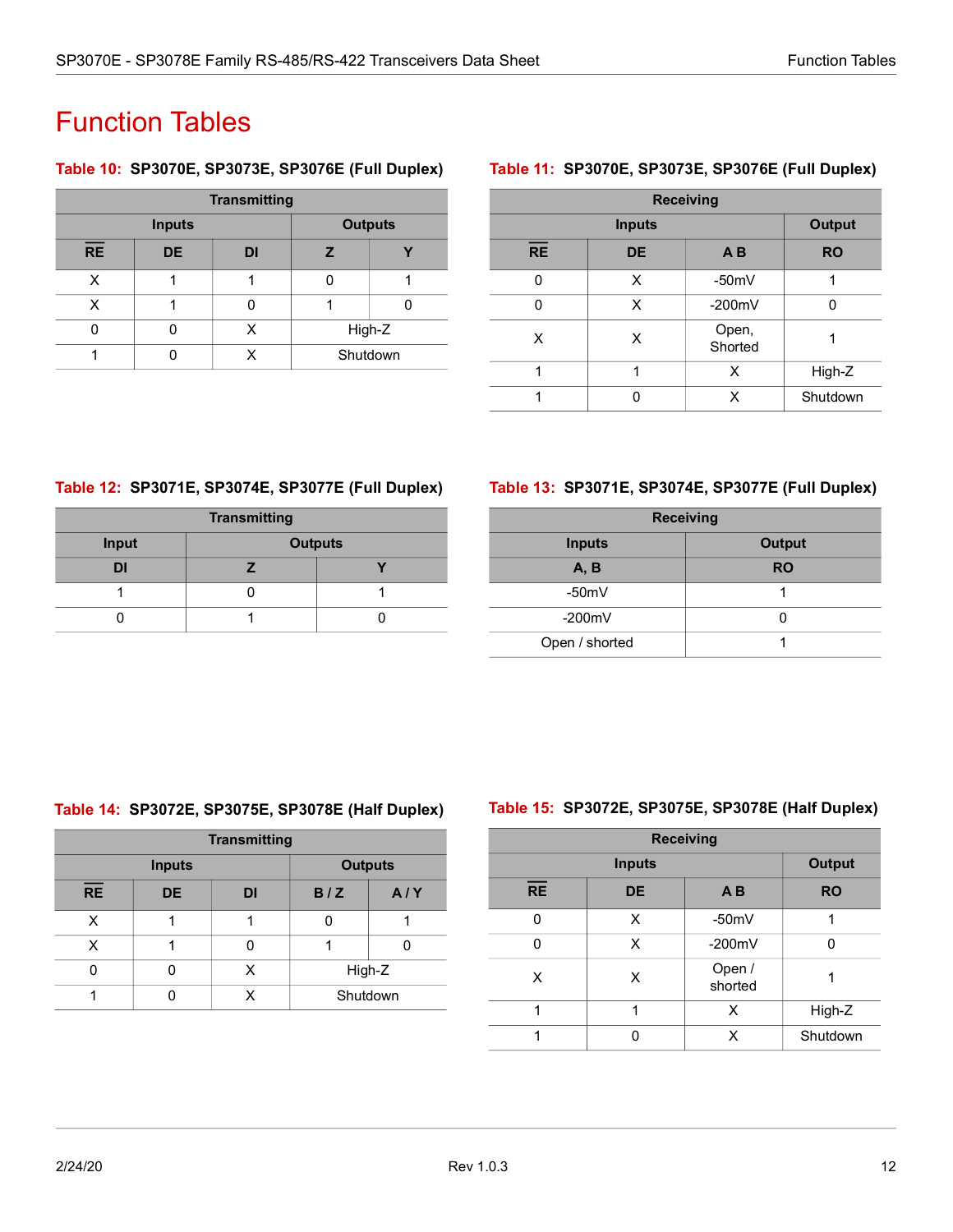# <span id="page-18-0"></span>Pin Information

# <span id="page-18-1"></span>Pin Configurations





## <span id="page-18-3"></span><span id="page-18-2"></span>Pin Descriptions

### <span id="page-18-4"></span>**Table 16: Pin Descriptions**

| <b>Pin Number</b> |                            |                                      |                 |                                                                                                                                                                                                                          |  |
|-------------------|----------------------------|--------------------------------------|-----------------|--------------------------------------------------------------------------------------------------------------------------------------------------------------------------------------------------------------------------|--|
|                   | <b>Full Duplex Devices</b> | <b>Half Duplex</b><br><b>Devices</b> |                 |                                                                                                                                                                                                                          |  |
| <b>SP3070E</b>    | <b>SP3071E</b>             | <b>SP3072E</b>                       | <b>Pin Name</b> | <b>Pin Function</b>                                                                                                                                                                                                      |  |
| <b>SP3073E</b>    | <b>SP3074E</b>             | <b>SP3075E</b>                       |                 |                                                                                                                                                                                                                          |  |
| <b>SP3076E</b>    | <b>SP3077E</b>             | <b>SP3078E</b>                       |                 |                                                                                                                                                                                                                          |  |
| 2                 | 2                          | 1                                    | <b>RO</b>       | Receiver Output. When RE is low and if $(A-B) \ge -50$ mV, RO is<br>High. If $(A-B) \le -200$ mV, RO is low.                                                                                                             |  |
| 3                 |                            | $\overline{2}$                       | RE              | Receiver Output Enable. When RE is low, RO is enabled. When<br>$\overline{\text{RE}}$ is high, RO is high impedance. $\overline{\text{RE}}$ should be high and DE low<br>to enter shutdown mode. RE is a hot swap input. |  |
| 4                 |                            | 3                                    | DE              | Driver Output Enable. When DE is high, outputs are enabled.<br>When DE is low, outputs are high impedance. DE should be low<br>and RE high to enter shutdown mode. DE is a hot-swap input.                               |  |
| 5                 | 3                          | 4                                    | DI              | Driver Input. With DE high, a low level on DI forces noninverting<br>output low and inverting output high. Similarly, a high level on DI<br>forces noninverting output high and inverting output low.                    |  |
| 6, 7              | 4                          | 5                                    | <b>GND</b>      | Ground                                                                                                                                                                                                                   |  |
| 9                 | 5                          |                                      | Y               | Noninverting Driver Output                                                                                                                                                                                               |  |
| 10                | 6                          |                                      | Z               | <b>Inverting Driver Output</b>                                                                                                                                                                                           |  |
| 11                | 7                          |                                      | B               | <b>Inverting Receiver Input</b>                                                                                                                                                                                          |  |
|                   | $\overline{a}$             | $\overline{7}$                       | B               | Inverting Receiver Input and Inverting Driver Output                                                                                                                                                                     |  |
| 12                | 8                          |                                      | Α               | Noninverting Receiver Input                                                                                                                                                                                              |  |
|                   |                            | 6                                    | A               | Noninverting Receiver Input and Noninverting Driver Output                                                                                                                                                               |  |
| 14                | 1                          | 8                                    | $V_{\rm CC}$    | Positive Supply $V_{CC}$ . Bypass $V_{CC}$ to GND with a 0.1µF capacitor                                                                                                                                                 |  |
| 1, 8, 13          |                            |                                      | <b>NC</b>       | No connect.                                                                                                                                                                                                              |  |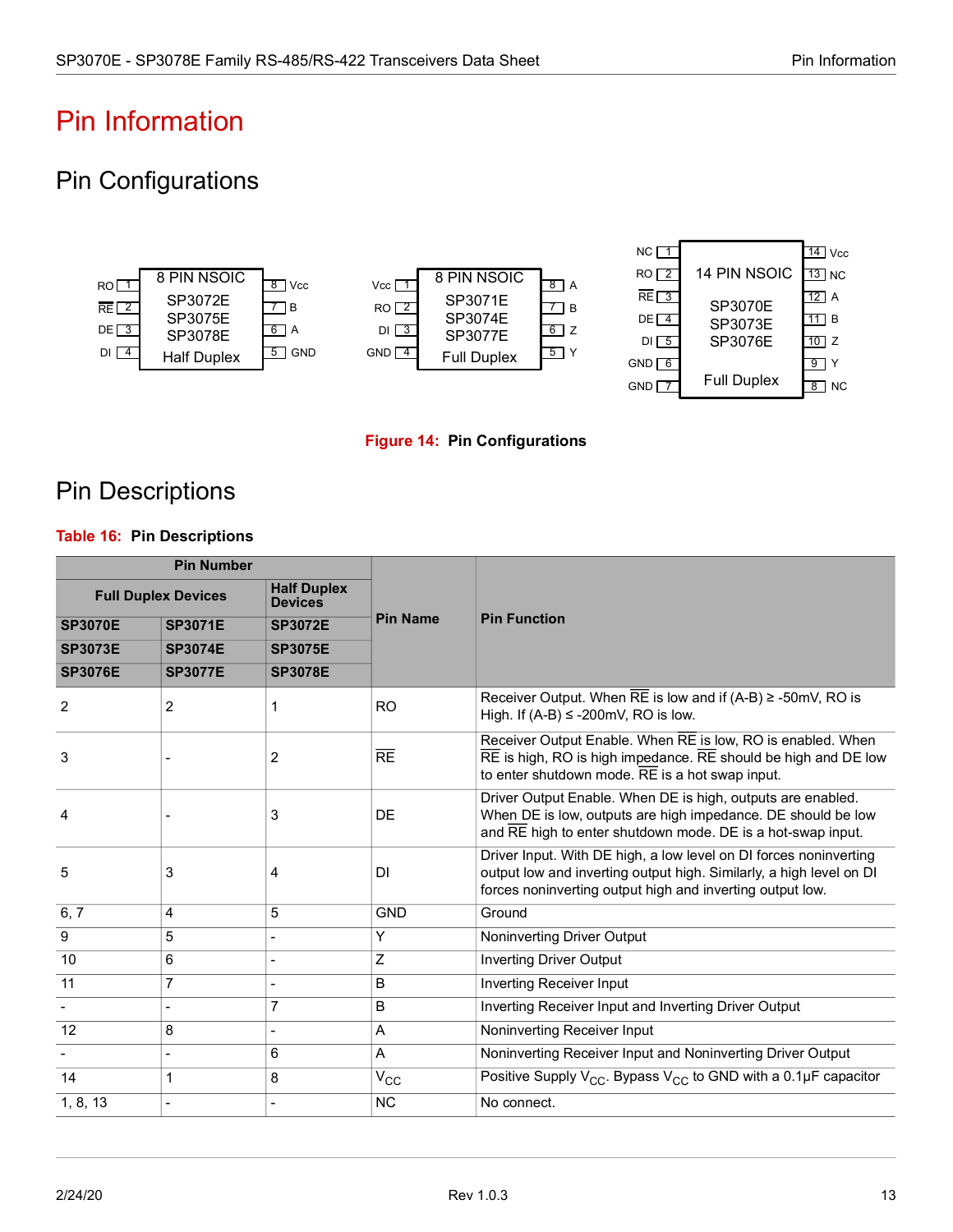# <span id="page-19-0"></span>Detailed Description

The SP307XE family of high speed transceivers for RS-485 /RS-422 communication contain one driver and one receiver. These devices feature fail-safe circuitry, which guarantees a logic-high receiver output when the receiver inputs are open or shorted, or when they are connected to a terminated transmission line with all drivers disabled. The SP3070E, SP3072E, SP3073E, SP3075E, SP3076E and SP3078E also feature a hot-swap capability allowing live insertion without error data transfer. The SP3070E, SP3071E and SP3072E feature reduced slew-rate drivers that minimize EMI and reduce reflections caused by improperly terminated cables, allowing error-free data transmission up to 250kbps. The SP3073E, SP3074E and SP3075E also offer slew-rate limits allowing transmit speeds up to 500kbps. The SP3076E, SP3077E, SP3078E driver slew rates are not limited, making transmit speeds up to 16Mbps possible.

The SP3072E, SP3075E and SP3078E are half-duplex transceivers, while the SP3070E, SP3071E, SP3073E, SP3074E, SP3076E and SP3077E are full duplex transceivers.

All devices operate from a single 3.3V supply. Drivers are output short-circuit current limited. Thermal-shutdown circuitry protects drivers against excessive power dissipation. When activated, the thermal-shutdown circuitry places the driver outputs into a high-impedance state.

# <span id="page-19-1"></span>Receiver Input Filtering

SP3070E-SP3075E receivers incorporate input filtering in addition to input hysteresis. This filtering enhances noise immunity with differential signals that have very slow rise and fall times. Receiver propagation delay increases by 25% due to this filtering.

# <span id="page-19-2"></span>Fail Safe

The SP3070E family guarantees a logic-high receiver output when the receiver inputs are shorted, open, or when they are connected to a terminated transmission line with all drivers disabled. If A - B is less than or equal to -200mV, RO is logic low. In the case of a terminated bus with all transmitters disabled, the receiver's differential input voltage is pulled to 0V by the termination. With the receiver thresholds of the SP3070E family, this results in a logic high with a 50mV minimum noise margin. In compliance with the EIA / TIA-485 standard, the SP3070E family has a 50mV - 200mV threshold.

# <span id="page-19-3"></span>Hot-Swap Capability

When circuit boards are inserted into a hot backplane, differential disturbances to the data bus can lead to data errors. Upon initial circuit board insertion, the data

communication processor undergoes its own power-up sequence. During this period, the processor's logic-output drivers are high impedance and are unable to drive the DE and RE inputs of these devices to a defined logic level. Leakage currents up to 10µA from the high-impedance state of the processor's logic drivers could cause standard CMOS enable inputs of a transceiver to drift to an incorrect logic level. Additionally, parasitic circuit board capacitance could cause coupling of  $V_{CC}$  or GND to the enable inputs. Without the hot-swap capability, these factors could improperly enable the transceiver's driver or receiver.

When  $V_{CC}$  rises, an internal pulldown circuit holds DE low and RE high for approximately 10 microseconds. After the initial power-up sequence, the pulldown circuit becomes transparent, resetting the hot-swap tolerable input.

# <span id="page-19-4"></span>15kV ESD Protection

As with all MaxLinear devices, ESD-protection structures are incorporated on all pins to protect against electrostatic discharges encountered during handling and assembly. The driver output and receiver inputs of the SP3070E family of devices have extra protection against static electricity. MaxLinear's engineering team have developed state of the art structures to protect these pins against ESD of 15kV without damage. The ESD structures withstand high ESD in all states: normal operation, shutdown and powered down. After an ESD event, the SP3070E - SP3078E keep working without latchup or damage.

ESD protection can be tested in various ways. The transmitter outputs and receiver inputs of the SP3070E - SP3078E are characterized for protection to the following limits:

- ±15kV using the Human Body Model
- ±8kV using the Contact Discharge method specified in IEC 61000-4-2
- ±15kV Airgap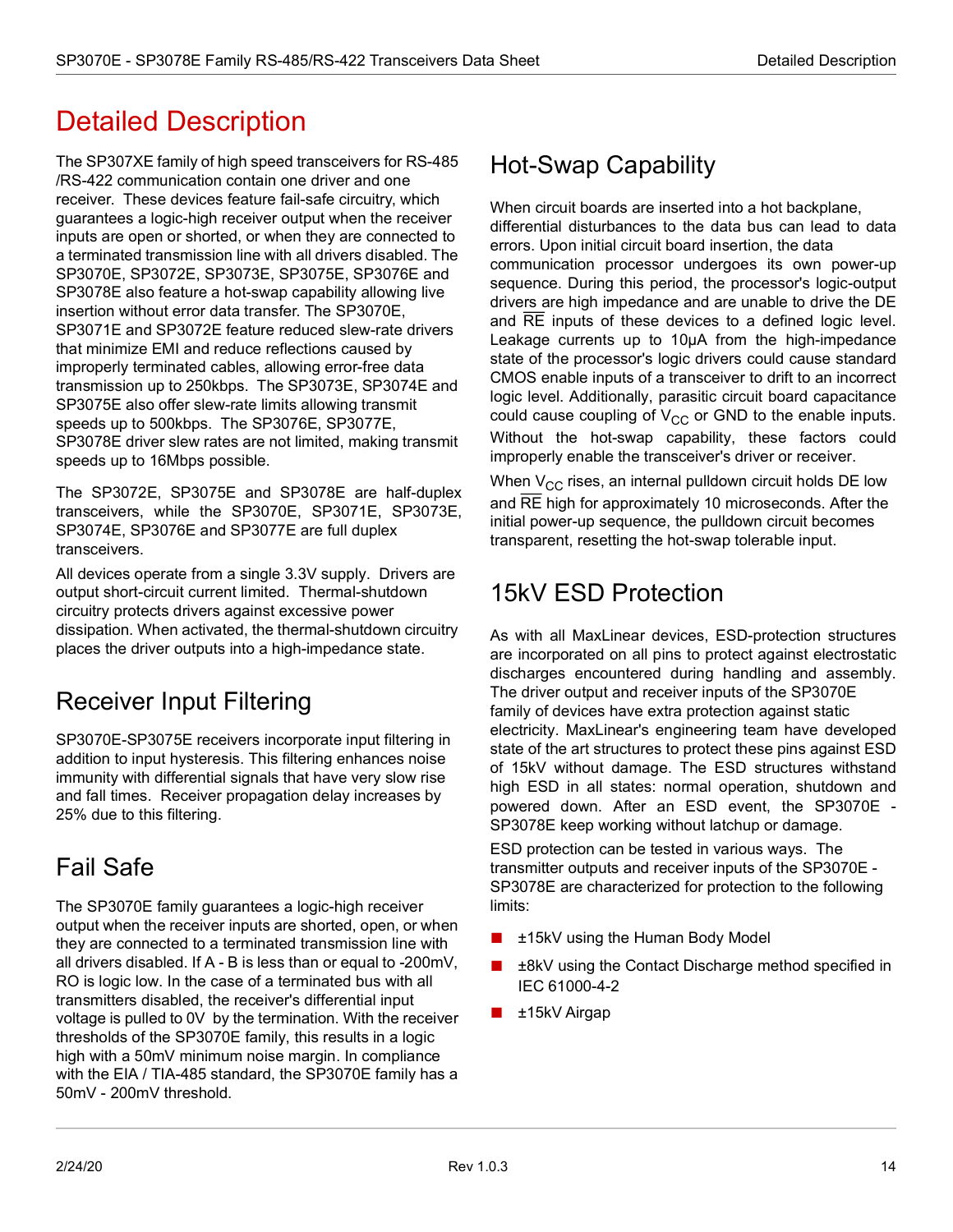## <span id="page-20-0"></span>ESD Test Conditions

ESD performance depends on a variety of conditions. Contact MaxLinear for a reliability report that documents test setup, methodology and results.

# <span id="page-20-1"></span>IEC 61000-4-2

The IEC 61000-4-2 standard covers ESD testing and performance of finished equipment. However, it does not specifically refer to integrated circuits. The SP3070E family of devices helps you design equipment to meet IEC 61000- 4-2, without the need for additional ESD-protection components.

The major difference between tests done using the Human Body Model and IEC 61000-4-2 is higher peak current in IEC 61000-4-2, because series resistance is lower in the IEC 1000-4-2 model. Hence, the ESD withstand voltage measured to IEC 61000-4-2 is generally lower than that measured using the Human Body Model.

The air-gap test involves approaching the device with a charged probe. The contact-discharge method connects the probe to the device before the probe is energized.

## <span id="page-20-2"></span>Machine Model

The machine model for ESD tests all pins using a 200pF storage capacitor and zero discharge resistance. The objective is to emulate the stress caused when I/O pins are contacted by handling equipment during test and assembly.

# <span id="page-20-3"></span>256 Transceivers on the Bus

The standard RS-485 receiver input impedance is 12kΩ (1 unit load), and the standard driver can drive up to 32 unit loads. The SP3070E family of transceivers has a 1/8-unit load receiver input impedance (96kΩ), allowing up to 256 transceivers to be connected in parallel on one communication line. Any combination of these devices as well as other RS-485 transceivers with a total of 32 unit loads or fewer can be connected to the line.

# <span id="page-20-4"></span>Reduced EMI and Reflections

The SP3070E, SP3071E and SP3072E feature reduced slew-rate drivers that minimize EMI and reduce reflections caused by improperly terminated cables, allowing errorfree data transmission up to 250kbps. The SP3073E, SP3074E and SP3075E offer higher driver output slew-rate limits, allowing transmit speeds up to 500kbps.

## <span id="page-20-5"></span>Low Power Shutdown Mode

Low-power shutdown mode is initiated by bringing both RE high and DE low. In shutdown, the devices typically draw only 50nA of supply current.

RE and DE can be driven simultaneously; the parts are guaranteed not to enter shutdown if RE is high and DE is low for less than 50ns. If the inputs are in this state for at least 600ns, the parts are guaranteed to enter shutdown.

Enable times t<sub>ZH</sub> and t<sub>ZH</sub> assume the part was not in a lowpower shutdown state. Enable times t<sub>ZH(SHDN)</sub> and  $t_{ZL(SHDN)}$  assume the parts were shut down. It takes drivers and receivers longer to become enabled from low-power shutdown mode  $t_{ZH(SHDN)}$  and  $t_{ZL(SHDN)}$  than from driver / receiver-disable mode  $(t_{ZH}, t_{ZL})$ .

# <span id="page-20-6"></span>Driver Output Protection

Two mechanisms prevent excessive output current and power dissipation caused by faults or by bus contention. First, current limit on the output stage, provides immediate protection against short circuits over the whole commonmode voltage range.

Second, a thermal-shutdown circuit, forces the driver outputs into a high-impedance state if the die temperature becomes excessive.

# <span id="page-20-7"></span>Line Length

The RS-485/RS422 standard covers line lengths up to 4000ft.

# <span id="page-20-8"></span>Typical Applications

The SP3072E, SP3075E and SP3078E transceivers are designed for bidirectional data communications on multipoint bus transmission lines.

To minimize reflections, terminate the line at both ends in its characteristic impedance, and keep stub lengths off the main line as short as possible. The slew-rate-limited SP3070E - SP3075E are more tolerant of imperfect termination.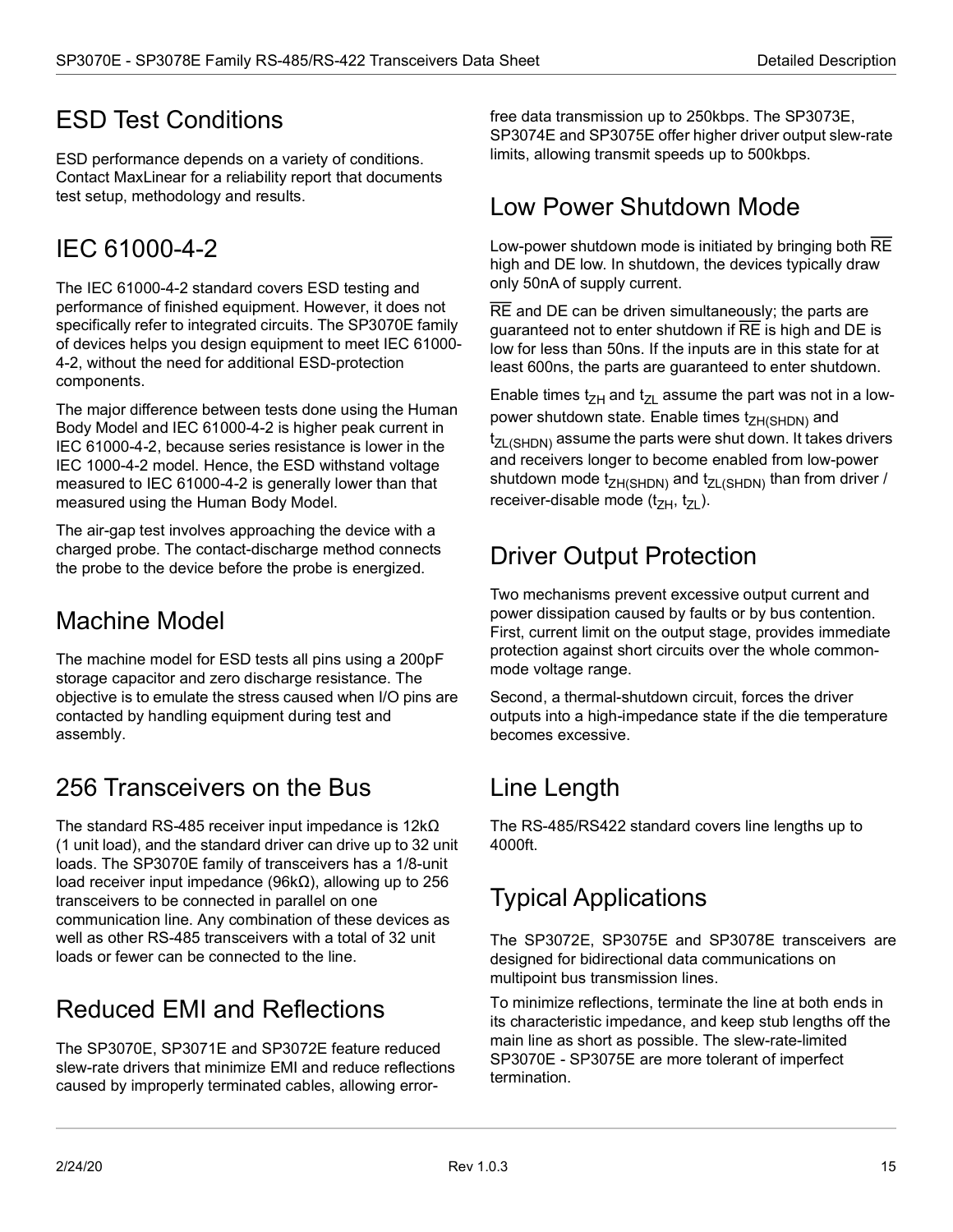# <span id="page-21-0"></span>Parts Selector Guide

#### <span id="page-21-1"></span>**Table 17: Parts Selector Guide**

| <b>Part</b><br><b>Number</b> | Half / Full<br><b>Duplex</b> | <b>Data Rate</b><br>(Mbps) | <b>Shutdown</b> | <b>Receiver</b><br><b>Driver</b><br><b>Enable</b> | <b>Transceivers</b><br>on Bus | <b>Pin</b><br>Count | <b>Industry Standard</b><br><b>Pinout</b> | <b>Pin Compatible</b><br><b>Upgrade from:</b> |
|------------------------------|------------------------------|----------------------------|-----------------|---------------------------------------------------|-------------------------------|---------------------|-------------------------------------------|-----------------------------------------------|
| SP3070E                      | Full                         | 0.25                       | Yes             | Yes                                               | 256                           | 14                  | MAX3070E. 75180                           |                                               |
| SP3071E                      | Full                         | 0.25                       | <b>No</b>       | <b>No</b>                                         | 256                           | 8                   | MAX3071E, 75179                           | SP3493                                        |
| SP3072E                      | Half                         | 0.25                       | Yes             | Yes                                               | 256                           | 8                   | MAX3072E, 75176                           | SP3483                                        |
| SP3073E                      | Full                         | 0.5                        | <b>Yes</b>      | Yes                                               | 256                           | 14                  | MAX3073E, 75180                           |                                               |
| SP3074E                      | Full                         | 0.5                        | <b>No</b>       | <b>No</b>                                         | 256                           | 8                   | MAX3074E, 75179                           |                                               |
| SP3075E                      | Half                         | 0.5                        | <b>Yes</b>      | Yes                                               | 256                           | 8                   | MAX3075E, 75176                           | SP3494                                        |
| SP3076E                      | Full                         | 16                         | <b>Yes</b>      | Yes                                               | 256                           | 14                  | MAX3076E, 75180                           | SP3491                                        |
| SP3077E                      | Full                         | 16                         | <b>No</b>       | No.                                               | 256                           | 8                   | MAX3077E. 75179                           | SP3490                                        |
| SP3078E                      | Half                         | 16                         | Yes             | Yes                                               | 256                           | 8                   | MAX3078E, 75176                           | SP3485, SP3481                                |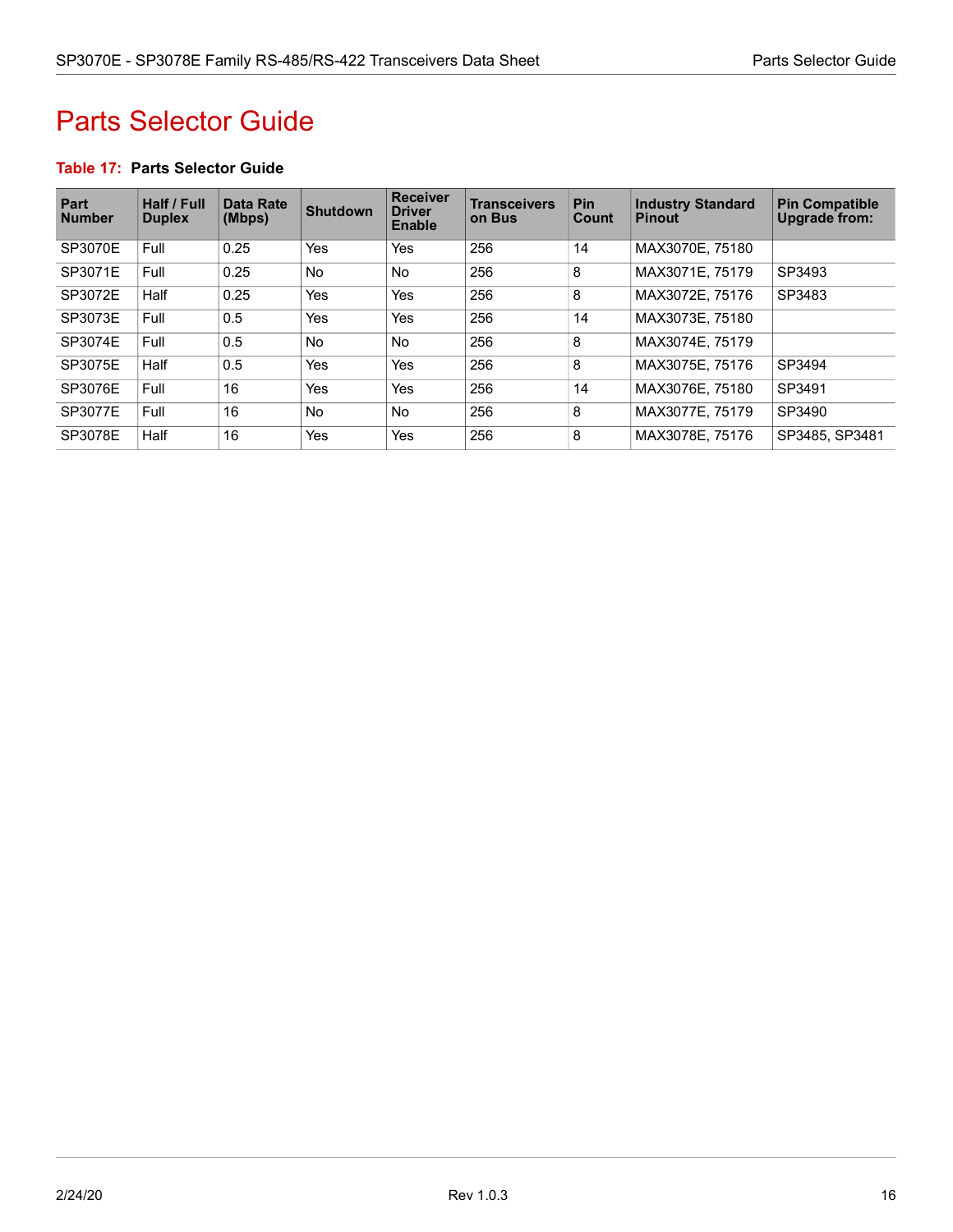# <span id="page-22-0"></span>Mechanical Dimensions

## <span id="page-22-1"></span>NSOIC8







| PACKAGE OUTLINE NSOIC .150" BODY<br>JEDEC MS-012 VARIATION AA |                                           |                          |              |                                               |            |              |
|---------------------------------------------------------------|-------------------------------------------|--------------------------|--------------|-----------------------------------------------|------------|--------------|
| SYMBOLS                                                       | COMMON DIMENSIONS IN MM<br>(Control Unit) |                          |              | COMMON DIMENSIONS IN INCH<br>(Reference Unit) |            |              |
|                                                               | <b>MIN</b>                                | <b>NOM</b>               | MAX          | <b>MIN</b>                                    | <b>NOM</b> | <b>MAX</b>   |
| A                                                             | 1.35                                      |                          | 1.75         | 0.053                                         |            | 0.069        |
| A1                                                            | 0.10                                      | $\overline{\phantom{0}}$ | 0.25         | 0.004                                         |            | 0.010        |
| A2                                                            | 1.25                                      |                          | 1.65         | 0.049                                         |            | 0.065        |
| b                                                             | 0.31                                      |                          | 0.51         | 0.012                                         |            | 0.020        |
| c                                                             | 0.17                                      |                          | 0.25         | 0.007                                         |            | 0.010        |
| E                                                             | <b>BSC</b><br>6.00                        |                          |              | 0.236 BSC                                     |            |              |
| E1                                                            | 3.90<br><b>BSC</b>                        |                          |              | 0.154<br><b>BSC</b>                           |            |              |
| ė                                                             | 1.27 BSC                                  |                          |              | 0.050 BSC                                     |            |              |
| h                                                             | 0.25                                      |                          | 0.50         | 0.010                                         |            | 0.020        |
| L                                                             | 0.40                                      |                          | 1.27         | 0.016                                         |            | 0.050        |
| L1                                                            | 1.04 REF                                  |                          |              | 0.041<br><b>REF</b>                           |            |              |
| L2                                                            | 0.25 BSC                                  |                          |              | 0.010 BSC                                     |            |              |
| R                                                             | 0.07                                      |                          |              | 0.003                                         |            |              |
| R1                                                            | 0.07                                      |                          |              | 0.003                                         |            |              |
| q                                                             | 0.                                        |                          | 8.           | 0.                                            |            | 8.           |
| qı                                                            | 5.                                        |                          | $15^{\circ}$ | 5.                                            |            | $15^{\circ}$ |
| Sp                                                            | 0.                                        |                          |              | 0.                                            |            |              |
| D                                                             | 4.90<br><b>BSC</b>                        |                          |              | <b>BSC</b><br>0.193                           |            |              |
| N                                                             | 8                                         |                          |              |                                               |            |              |

Drawing No: POD-00000108 Revision: A

### <span id="page-22-2"></span>**Figure 15: Mechanical Dimension, NSOIC8**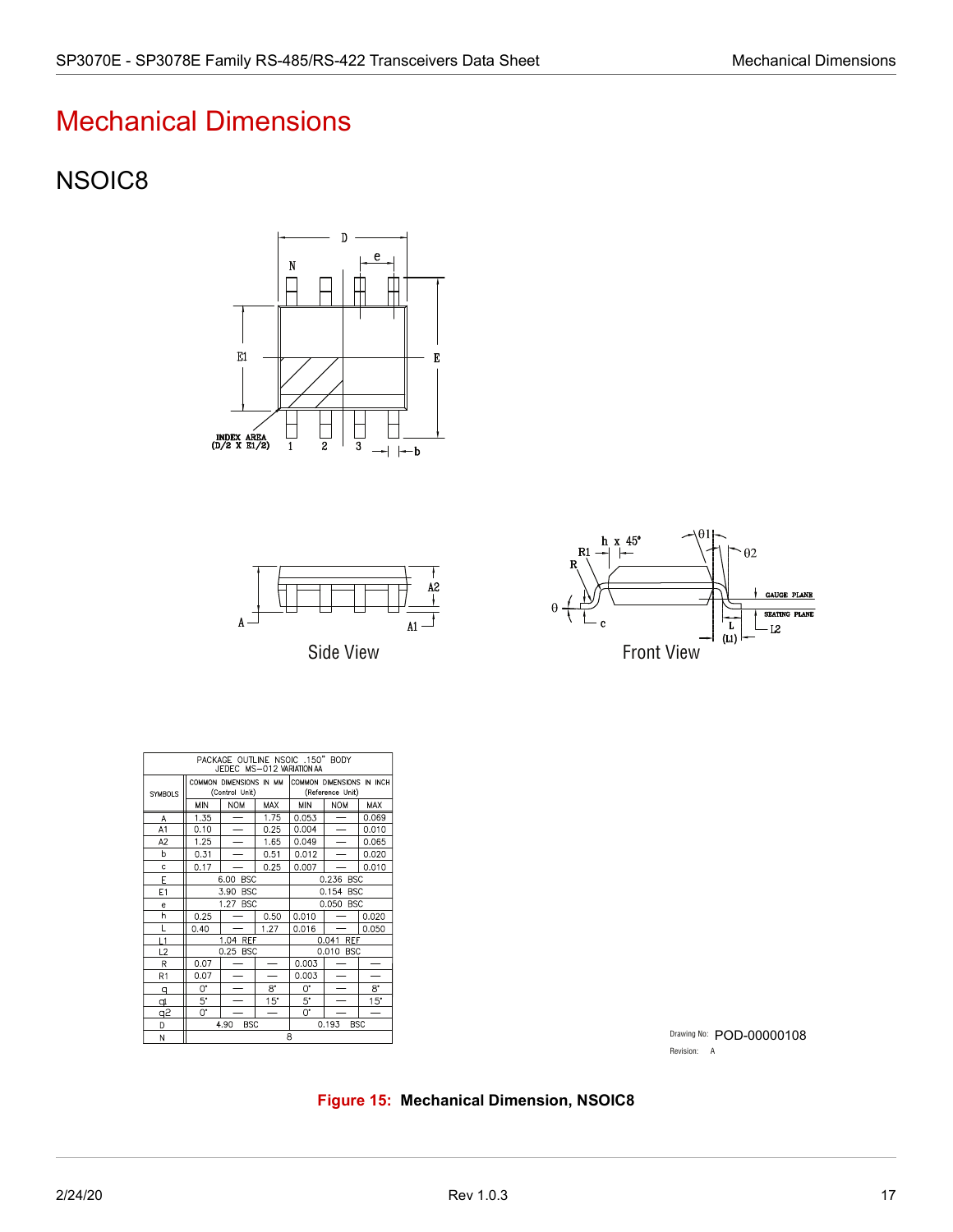# Mechanical Dimensions

## <span id="page-23-0"></span>NSOIC14

Top View





Side View



| PACKAGE OUTLINE NSOIC .150" BODY<br>JEDEC MS-012 VARIATION AB |                                           |                          |            |                                               |                          |       |
|---------------------------------------------------------------|-------------------------------------------|--------------------------|------------|-----------------------------------------------|--------------------------|-------|
| SYMBOLS                                                       | COMMON DIMENSIONS IN MM<br>(Control Unit) |                          |            | COMMON DIMENSIONS IN INCH<br>(Reference Unit) |                          |       |
|                                                               | <b>MIN</b>                                | <b>NOM</b>               | <b>MAX</b> | <b>MIN</b>                                    | <b>NOM</b>               | MAX   |
| A                                                             | 1.35                                      |                          | 1.75       | 0.053                                         |                          | 0.069 |
| A1                                                            | 0.10                                      | $\overline{\phantom{0}}$ | 0.25       | 0.004                                         | $\overline{\phantom{0}}$ | 0.010 |
| A <sub>2</sub>                                                | 1.25                                      |                          | 1.65       | 0.049                                         |                          | 0.065 |
| b                                                             | 0.31                                      |                          | 0.51       | 0.012                                         |                          | 0.020 |
| Ċ                                                             | 0.17                                      |                          | 0.25       | 0.007                                         |                          | 0.010 |
| E                                                             | <b>BSC</b><br>6.00                        |                          |            | 0.236 BSC                                     |                          |       |
| E1                                                            | <b>BSC</b><br>3.90                        |                          |            | 0.154 BSC                                     |                          |       |
| e                                                             | 1.27 BSC                                  |                          |            | 0.050 BSC                                     |                          |       |
| h                                                             | 0.25                                      |                          | 0.50       | 0.010                                         |                          | 0.020 |
| L                                                             | 0.40                                      |                          | 1.27       | 0.016                                         |                          | 0.050 |
| L1                                                            | 1.04 REF                                  |                          |            | 0.041<br>REF                                  |                          |       |
| L2                                                            | 0.25 BSC                                  |                          |            | 0.010 BSC                                     |                          |       |
| R                                                             | 0.07                                      |                          |            | 0.003                                         |                          |       |
| R <sub>1</sub>                                                | 0.07                                      |                          |            | 0.003                                         |                          |       |
| q                                                             | 0.                                        |                          | 8.         | ω.                                            |                          | 8.    |
| d                                                             | $5*$                                      |                          | $15^\circ$ | $5^{\circ}$                                   |                          | 15"   |
| q2                                                            | 0.                                        |                          |            | 0.                                            |                          |       |
| D                                                             | <b>BSC</b><br>8.65                        |                          |            | 0.341<br>BSC                                  |                          |       |
| N                                                             | 14                                        |                          |            |                                               |                          |       |

Drawing No: POD-00000109 Revision: A

<span id="page-23-1"></span>**Figure 16: Mechanical Dimensions, NSOIC14**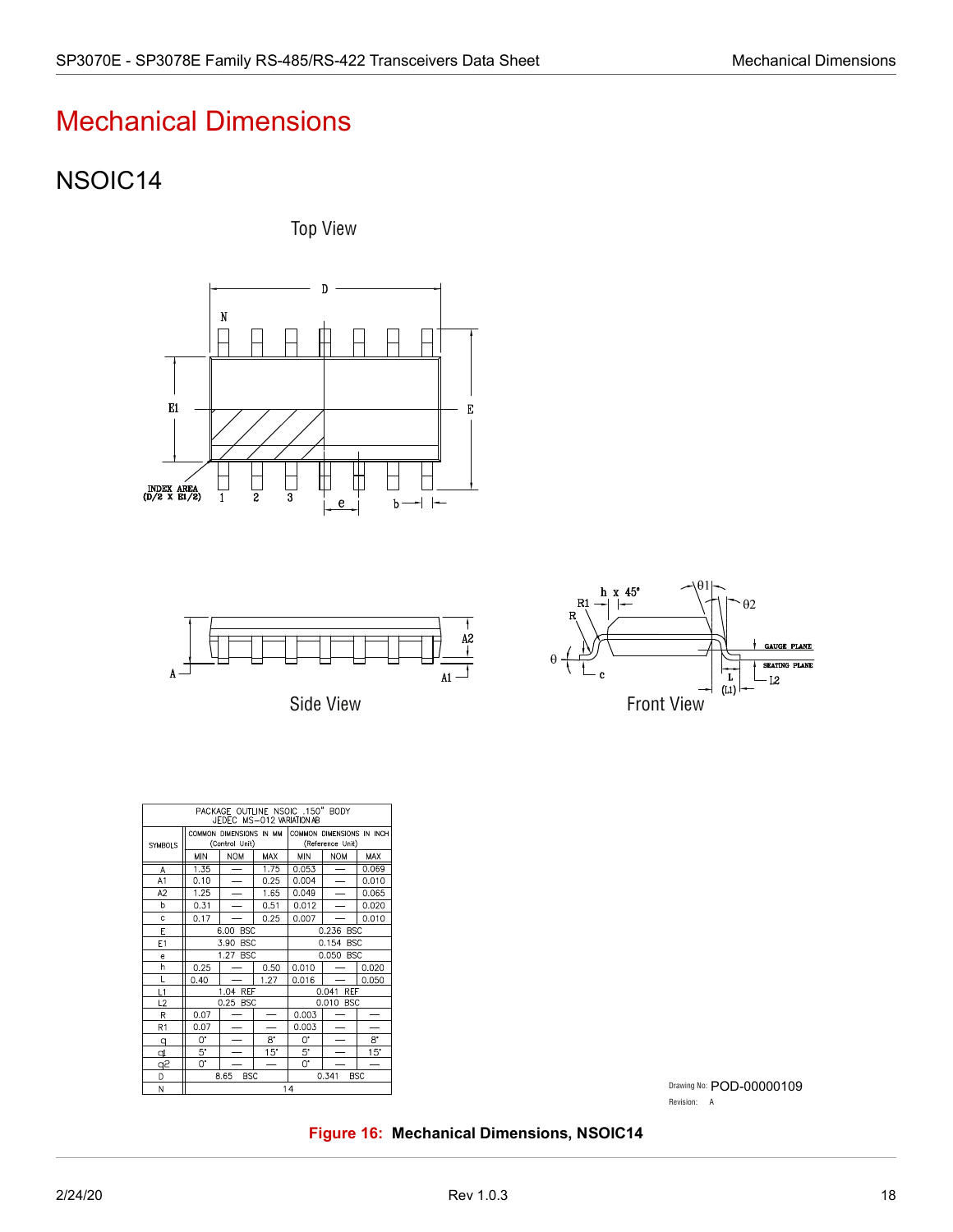# <span id="page-24-1"></span><span id="page-24-0"></span>Ordering Information

#### **Table 18: Ordering Information**

| <b>Ordering Part Number</b> | <b>Operating Temperature Range</b>   | Package | <b>Packaging Method</b> | Lead-Free $^{(2)}$ | Duplex / Data Rate |  |  |
|-----------------------------|--------------------------------------|---------|-------------------------|--------------------|--------------------|--|--|
| SP3070E                     |                                      |         |                         |                    |                    |  |  |
| SP3070EEN-L                 | -40 $^{\circ}$ C to 85 $^{\circ}$ C  | NSOIC14 | Tube                    | Yes                | Full / 250kbps     |  |  |
| SP3070EEN-L/TR              | -40 $^{\circ}$ C to 85 $^{\circ}$ C  | NSOIC14 | Reel                    | Yes                | Full / 250kbps     |  |  |
| SP3071E                     |                                      |         |                         |                    |                    |  |  |
| SP3071EEN-L                 | -40°C to 85°C                        | NSOIC8  | Tube                    | Yes                | Full / 250kbps     |  |  |
| SP3071EEN-L/TR              | -40 $^{\circ}$ C to 85 $^{\circ}$ C  | NSOIC8  | Reel                    | Yes                | Full / 250kbps     |  |  |
| SP3072E                     |                                      |         |                         |                    |                    |  |  |
| SP3072EEN-L                 | -40 $^{\circ}$ C to 85 $^{\circ}$ C  | NSOIC8  | Tube                    | Yes                | Half / 250kbps     |  |  |
| SP3072EEN-L/TR              | -40°C to 85°C                        | NSOIC8  | Reel                    | Yes                | Half / 250kbps     |  |  |
| SP3072EMN-L/TR              | -40°C to 125°C                       | NSOIC8  | Reel                    | Yes                | Half / 250kbps     |  |  |
| SP3073E                     |                                      |         |                         |                    |                    |  |  |
| SP3073EEN-L/TR              | -40 $^{\circ}$ C to 85 $^{\circ}$ C  | NSOIC14 | Reel                    | Yes                | Full / 500kbps     |  |  |
| SP3074E                     |                                      |         |                         |                    |                    |  |  |
| SP3074EEN-L/TR              | -40 $^{\circ}$ C to 85 $^{\circ}$ C  | NSOIC8  | Reel                    | Yes                | Full / 500kbps     |  |  |
| SP3075E                     |                                      |         |                         |                    |                    |  |  |
| SP3075EEN-L                 | -40 $^{\circ}$ C to 85 $^{\circ}$ C  | NSOIC8  | Tube                    | Yes                | Half / 500kbps     |  |  |
| SP3075EEN-L/TR              | -40°C to 85°C                        | NSOIC8  | Reel                    | Yes                | Half / 500kbps     |  |  |
| SP3076E                     |                                      |         |                         |                    |                    |  |  |
| SP3076EEN-L                 | -40°C to 85°C                        | NSOIC14 | Tube                    | Yes                | Full / 16Mbps      |  |  |
| SP3076EEN-L/TR              | -40°C to 85°C                        | NSOIC14 | Reel                    | Yes                | Full / 16Mbps      |  |  |
| SP3076EMN-L/TR              | -40°C to 125°C                       | NSOIC14 | Reel                    | Yes                | Full / 16Mbps      |  |  |
| SP3077E                     |                                      |         |                         |                    |                    |  |  |
| SP3077EEN-L                 | -40°C to 85°C                        | NSOIC8  | Tube                    | Yes                | Full / 16Mbps      |  |  |
| SP3077EEN-L/TR              | -40 $^{\circ}$ C to 85 $^{\circ}$ C  | NSOIC8  | Reel                    | Yes                | Full / 16Mbps      |  |  |
| SP3078E                     |                                      |         |                         |                    |                    |  |  |
| SP3078EEN-L                 | -40 $^{\circ}$ C to 85 $^{\circ}$ C  | NSOIC8  | Tube                    | Yes                | Half / 16Mbps      |  |  |
| SP3078EEN-L/TR              | -40°C to 85°C                        | NSOIC8  | Reel                    | Yes                | Half / 16Mbps      |  |  |
| SP3078EMN-L/TR              | -40 $^{\circ}$ C to 125 $^{\circ}$ C | NSOIC8  | Reel                    | Yes                | Half / 16Mbps      |  |  |

1. Refer to <http://www.maxlinear.com/SP3070E>, <http://www.maxlinear.com/SP3071E>, <http://www.maxlinear.com/SP3072E>,[http://www.maxlinear.com/](http://www.maxlinear.com/SP3073E) [SP3073E,](http://www.maxlinear.com/SP3073E)[http://www.maxlinear.com/SP3074E,](http://www.maxlinear.com/SP3074E)[http://www.maxlinear.com/SP3075E,](http://www.maxlinear.com/SP3075E)<http://www.maxlinear.com/SP3076E>, [http://www.maxlinear.com/](http://www.maxlinear.com/SP3077E) [SP3077E](http://www.maxlinear.com/SP3077E) and <http://www.maxlinear.com/SP3078E> for most up-to-date Ordering Information.

2. Visit[www.maxlinear.com](http://www.maxlinear.com) for additional information on Environmental Rating.